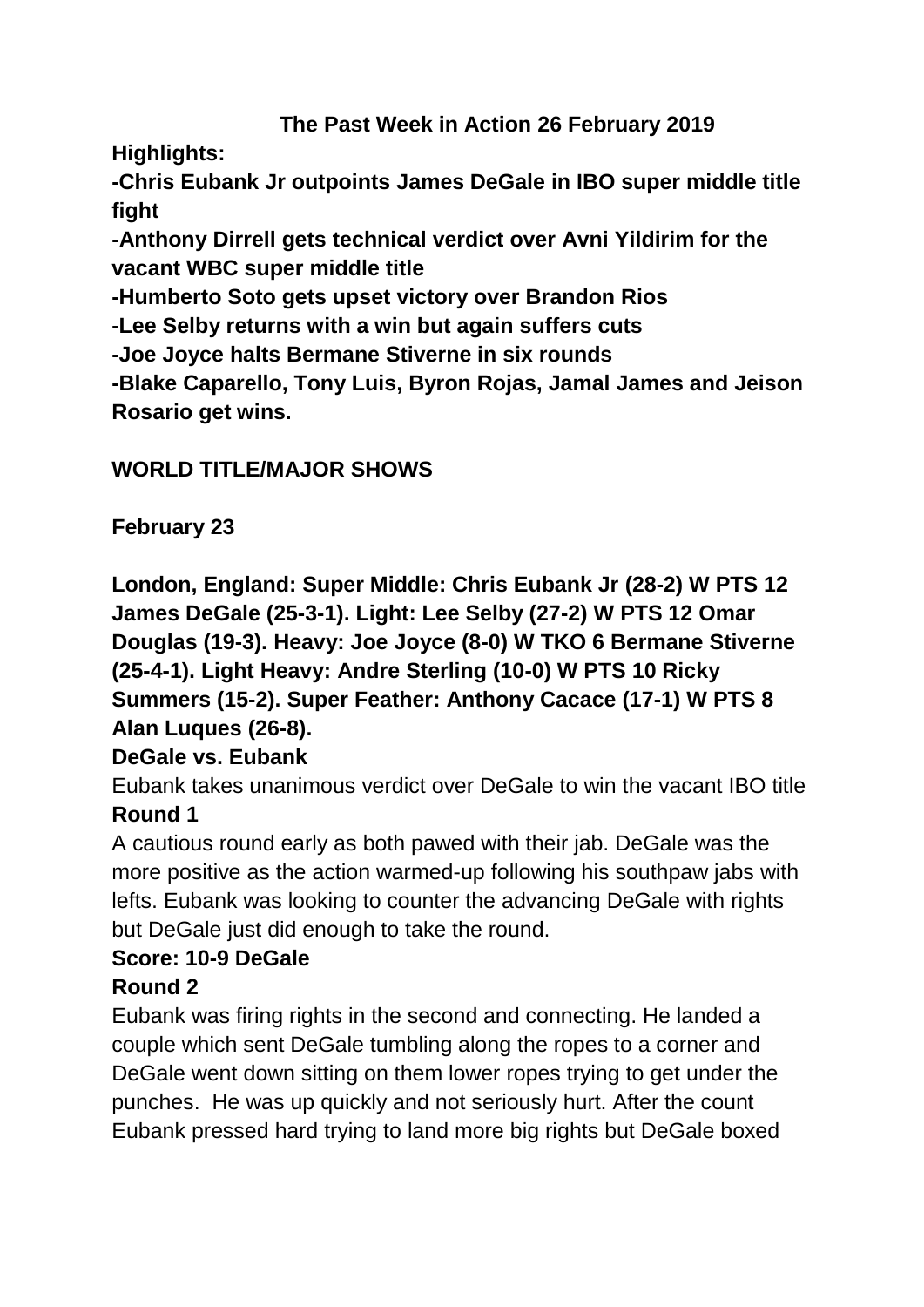and held and was not troubled again in the round except for a clash of heads that saw him cut over his left eye.

# **Score: 10-8 Eubank Eubank 19-18**

# **Round 3**

This was a close round with too many clinches. DeGale was throwing a couple of jabs and then darting inside and clinching. Eubank was looking to score with right hand counters but was having trouble timing DeGale's diving attacks. Eubank landed a hard right and just had just the edge.

# **Score: 10-9 Eubank Eubank Eubank 29-27**

# **Round 4**

A disappointing round. It was punch, clinch, punch, clinch all the way. DeGale scored with a couple of useful jabs but Eubank ended the round strongly forcing DeGale to the ropes and landing with rights.

**Score: 10-9 Eubank Eubank 39-36 Round 5**

Eubank was on the front foot with DeGale circling and then diving in. At one point Eubank lifted DeGale and almost threw him over. DeGale was making no use at all of his jab and Eubank was stalking him and doing what clear scoring there was.

## **Score: 10-9 Eubank Eubank 49-45**

# **Round 6**

DeGale had a better round. He was using his jab more and scoring from distance rather than diving in. Eubank continued to prowl after DeGale but did not land much.

# **Score: 10-9 DeGale Eubank 58-55**

## **Round 7**

Pressure all the way from Eubank. DeGale was showing some nice defensive work but Eubank was the one landing punches as he fired home a series of hooks.

### **Score: 10-9 Eubank Eubank 68-64 Round 8**

Another round for Eubank. DeGale was just sticking out a jab and then diving inside and not working when he got there. Eubank chased in vain for much of the round but then drove DeGale across the ring with a series of punches.

**Score: 10-9 Eubank Eubank 78-73 Round 9**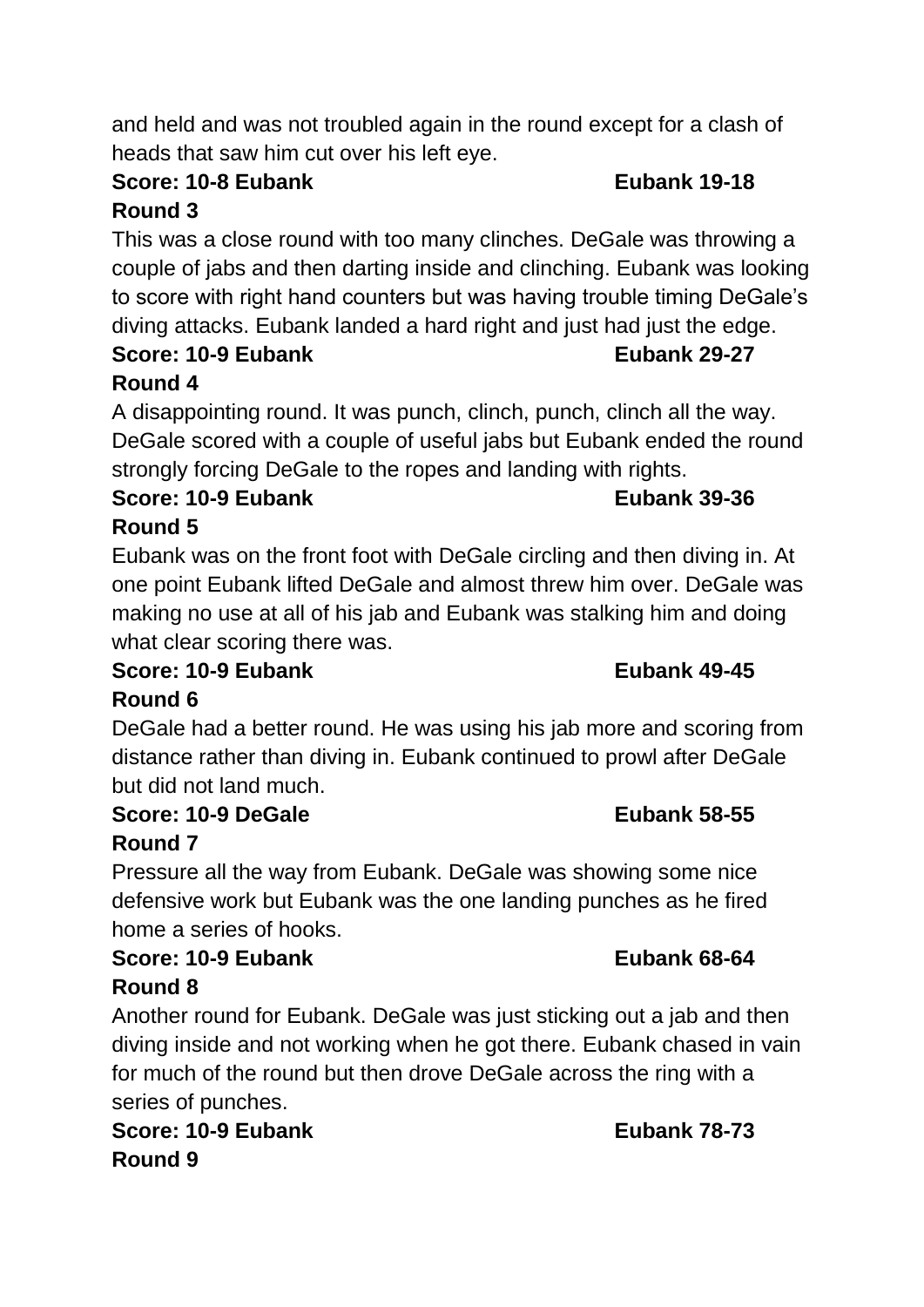Eubank opened this round by scoring with a succession of jabs and hooks. DeGale connected with a couple of sharp hooks but as the round progressed Eubank was again the one landing as he had success with his hooks

# **Score: 10-9 Eubank `Eubank 88-82**

### **Round 10**

DeGale scored first in this round with a couple of sharp punches but then went back to his punch and dive forward tactics, The fight was untidy with no sustained action. Eubank took over and drove forward. He staggered DeGale with a left hook and then drove DeGale across the ring raining punches with DeGale going down. DeGale was up straight away complaining he had been pushed down but was given a count and the bell went when the count was completed.

### **Score: 10-8 Eubank Eubank 98-90 Round 11**

The eleventh was another round with too many clinches. A frustrated Eubank lifted DeGale on his shoulder and threw him to the canvas and the referee deducted a point from Eubank. DeGale connected with a couple of lefts but Eubank stormed forward chasing a tired DeGale scoring with uppercuts and a left to the head to give him the round.

# **Score (10-9 Eubank) with the deduction 9-9 107-99 Round 12**

Eubank stormed through the last round going forward throwing punches. DeGale countered when he could but over the closing seconds he was being forced to the ropes from hooks by Eubank.

### **Score: 10-9 Eubank 117-108**

### **Official Scores: 117-109, 115-112 and 114-112 all for Eubank**

Commanding performance by Eubank perhaps his best as a pro. Where next is the question now so we have to wait and see. DeGale will be looking at his options but he has already had an outstanding career and retirement would be a smart decision.

## **Selby vs. Douglas**

Selby outpoints a determined Douglas but again suffers badly from cuts. Douglas clearly thought this was a fight he could win and he made a strong start. Selby seemed to just take the first round but Douglas put himself in front by taking the second and third. To make things even worse for Selby a clash of heads in the second round saw him emerge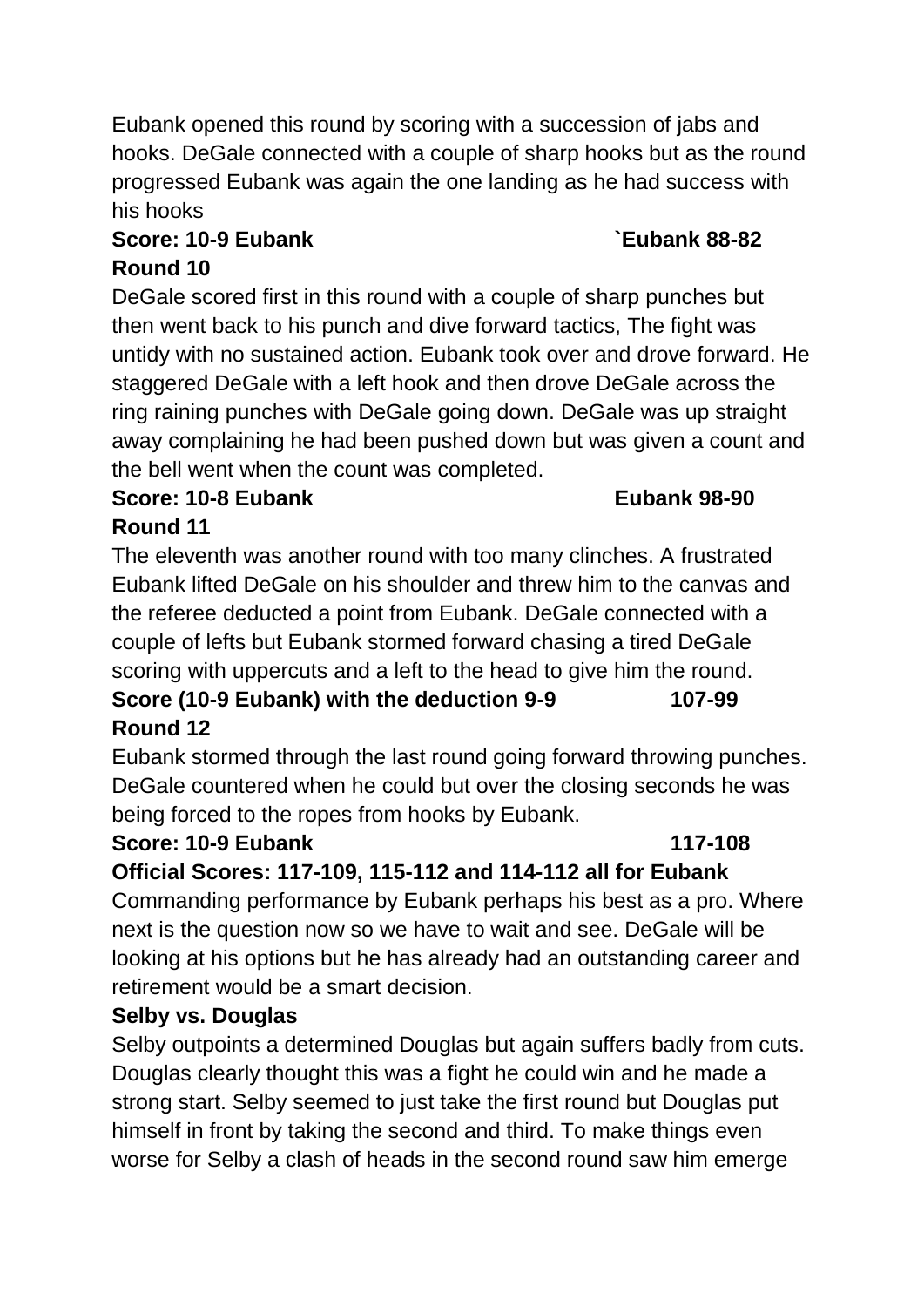with a cut over his right eye. He had been badly cut in losing his IBF title to Josh Warrington so it was a bad sign that he was cut so early and when a clash of heads in the third opened a cut over his left eye things looked bad for Selby. Undismayed Selby showed champions determination and used his customary speed and skill to get back into the fight and outboxed Douglas over the fourth and fifth. Douglas fought his way back into the fight with a strong sixth but then Selby took over again and with the cuts being held in check he took control and built a winning lead. Douglas put in a big effort in the twelfth but by then it was already Selby's fight. Scores 116-112 twice and 115-113 all for Selby. The Welshman wins the IBF Inter-Continental title. Once the cuts heal he will be looking to work his way to a world title shot. Douglas' progress was derailed by consecutive losses in fights against Javier Fortuna and Edner Cherry but he recorded a good win in August by decisioning 26-2- 1 Haskell Rhodes

### **Joyce vs. Stiverne**

Joyce stops a vastly overweight Stiverne. The key measure as to how hard a fight this would be for Joyce was Stiverne's weight. Had he trained hard and would he be a real threat as Don King claimed or had his road work consisted of running to and from the nearest McDonald's. He came in 20lbs heavier than when he fought both Derric Rossy in 2015 and Deontay Wilder in his last bout in November 2017 and right there you knew he was never going to pose a threat to Joyce. He would give the unbeaten fighter a few rounds against his most experienced opponent to date-but nothing more. Joyce bossed the opening round. He was using a strong jab and hooking to the body with Stiverne on the retreat, Stiverne found the target with some rights but Joyce took them well and continued to belabour Stiverne with lefts and right. Stiverne tried to come forward in the second and threw some rights. From the half way point it was one-sided with Joyce walking forward pounding Stiverne with lefts and rights hooks and uppercuts with very little coming back from Stiverne. A couple of left hooks and a right to the head floored Stiverne early in the third but he was up quickly and carried on. It really was just target practice for Joyce with only the occasional attempt at a counter from Stiverne who already looked exhausted. More punishment for Stiverne in the fourth. His only effort was the occasional wild swipe with his right. Joyce could not miss him with a jab and over the late part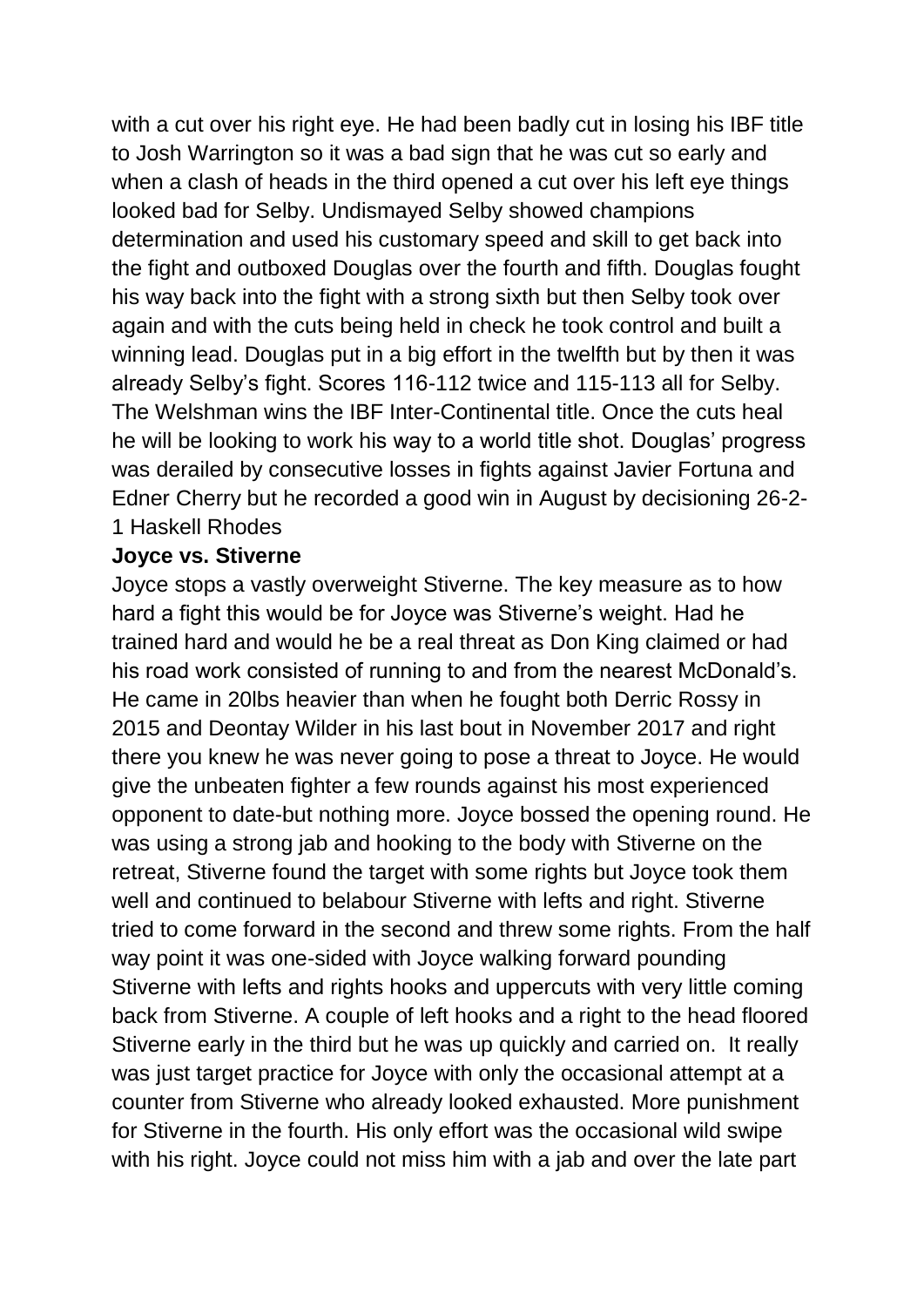of the round was content to land a jab and then take a step back and then land another jab, It was that easy for him. Joyce pounded away at Stiverne in the fifth with Stiverne more of a pacifist than a pugilist and in the sixth with Joyce rocking Stiverne time and again with head punches the referee stopped the fight. It was so one-sided that it could have been stopped at any time from the third round onwards. Joyce retains the Commonwealth title and wins the WBA gold title although the status of the newly invented WBA title is obscure. The 6'6" Joyce has won all of his fights inside the distance and again he demonstrated his power particularly with his damaging jab. Going in he was rated No 5 by the WBA. There is talk that Joyce will fight Manuel Charr the holder of the WBA secondary title. It seems that the mandated fight between Charr and Fres Oquendo is no longer mandated which would conveniently open the door for Joyce to fight Charr. It was obvious Stiverne came for the money and his "effort" was pathetic. Joyce did his job but the fact that Stiverne is a former world champion does not change the fact that for this fight he was a flabby 40-year-old who had not fought for over 14 months and had spent less than one minute in the ring in over three years.

### **Sterling vs. Summers**

Sterling gets off the floor to outpoint Summers in British title eliminator. Summers just edged the first round and then floored Sterling with a right in the second. Sterling got up and survived and then dominated the fight. Summers was cut over his right eye in the third and Sterling swept that round and the next four. Summers rallied to take the eighth but Sterling took over again and won the ninth and tenth. Scores 97-92 twice and 97- 93. Good win for the 28-year-old BBC of C Southern Area champion. Summers only previous loss was on points against Frank Buglioni for the British title in 20127 when coming in as a late substitute.

### **Cacace vs. Luques**

Cacace returns with a win. The Belfast southpaw showed no early signs of ring rust as he was quicker and outworked Argentinian Luques. It was only very late in the fight as Cacace seemed to slow that Luques was competitive but Cacace was able to work his way to the end of the fight getting eight rounds of useful work on the ledger. Referee's score 79-74 for Cacace. The Belfast man lost to Martin Joseph Ward for the British title in July 2017 and then had a fight in December 2017 so this is his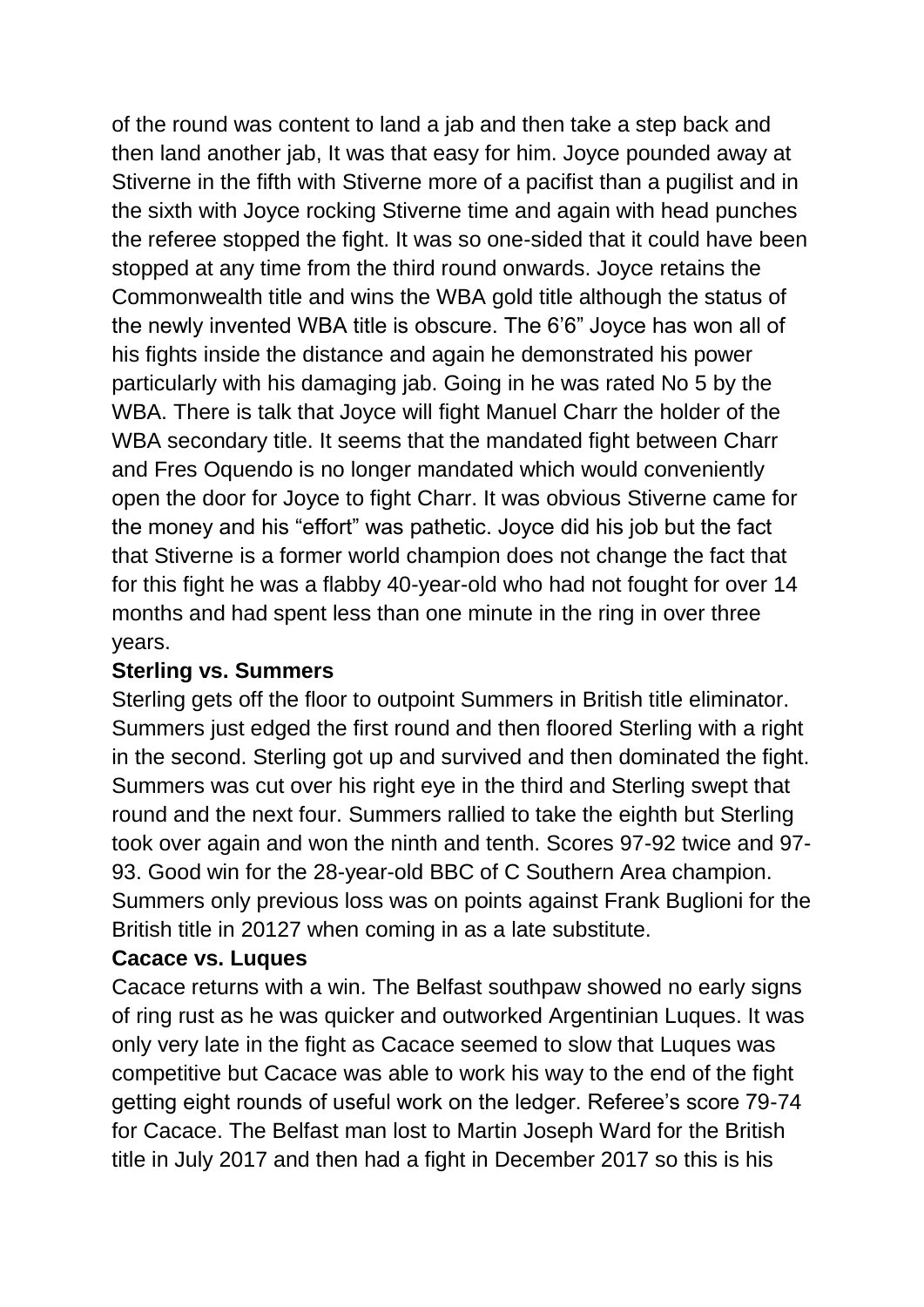first fight for 14 months. He will look to get some more rounds under his belt and then go again for a title. Luques is the South American champion. He was 7-1 before this fight with the loss being on points against Diego De La Hoya.

# **Minneapolis, MN, USA: Super Middle: Anthony Dirrell (33-1-1) W**

**TEC DEC 10 Avni Yildirim (21-2). Welter: Jamal James (25-1) W RTD 6 Janer Gonzalez (19-2-1). Middle: Jeison Rosario (18-1-1) W RTD 9 Mark Hernandez (13-3-1). Welter: Bryant Perrella (16-2) W PTS 8 Breidis Prescott (31-16). Heavy: Efetobor Apochi (7-0) W TKO 2 Ray Ochieng (26-23-3).**

### **Dirrell vs. Yildirim**

Dirrell wins the vacant WBC title with technical decision over Turkey's Avni Yildirim in a total war.

### **Round 1**

Yildirim made a strong start forcing Dirrell to the ropes with jabs and landing clubbing rights. Dirrell was on the back foot using his longer reach to spear Yildirim with jabs and slipping home left hooks and uppercuts. A flurry of punches from Yildirim got through and that sparked Dirrell into forcing Yildirim back with a couple of head-snapping uppercuts and then Dirrell used his jab to take the round

## **Score: 10-9 Dirrell**

### **Round 2**

An already entertaining fight was even more entertaining in the second as they stood and traded jabs, hooks and uppercuts. Yildirim forced Dirrell to the ropes and again both fired fast accurate shots. Yildirim worked strongly with his jabs and lefts to the body and although Dirrell landed a sharp uppercut it was Yildirim's round.

# **Score: 10-9 Yildirim Tied 19-19**

## **Round 3**

After a quiet start to the round Yildirim piled on the pressure coming in behind a strong jab and lading overhand nights and lefts to the body. Dirrell was scoring with accurate counters and quick bursts of punches and scored with a long heavy right to the head to take a very close round **Score: 10-9 Dirrell Dirrell 29-28 Round 4**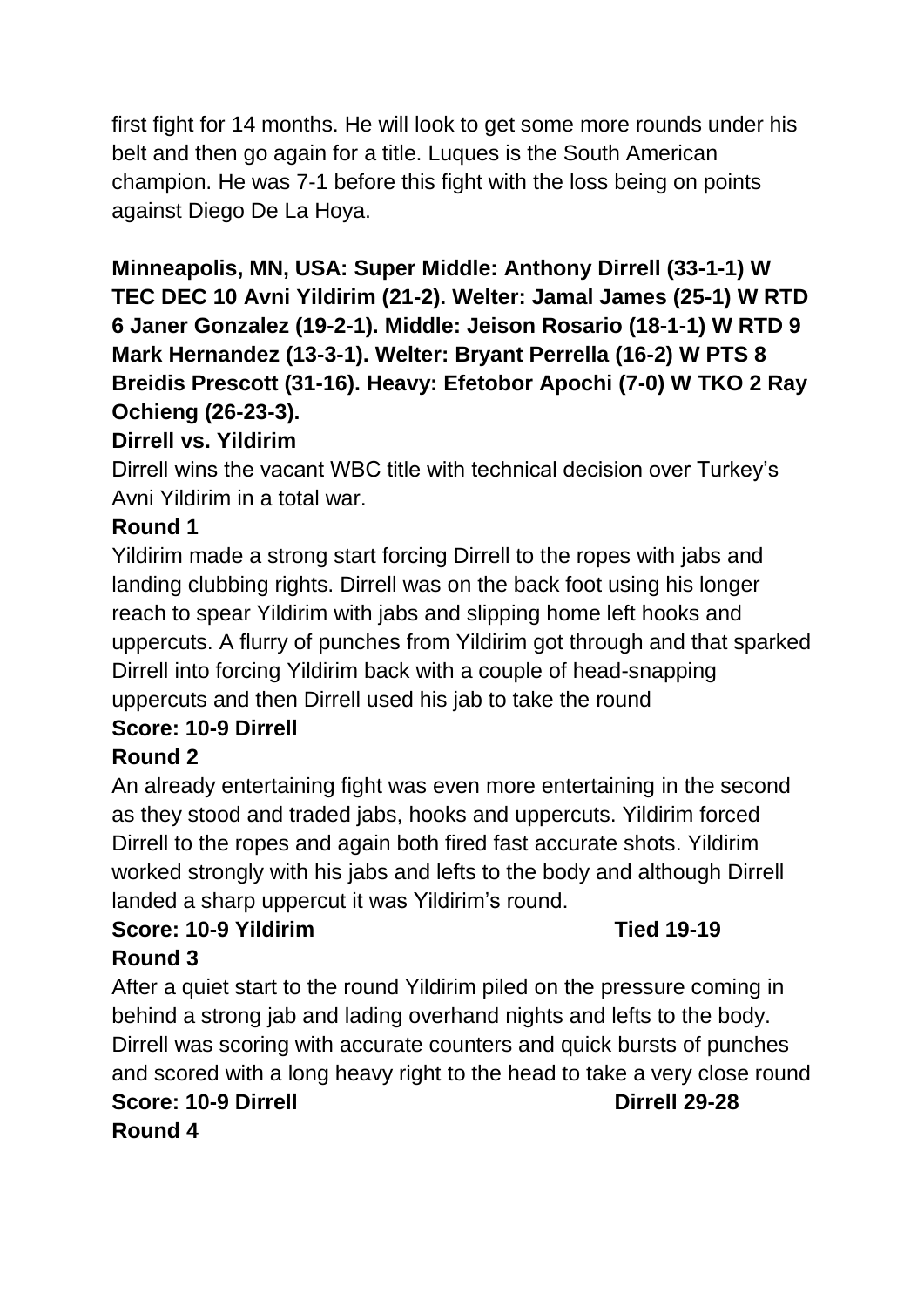It was war again as Yildirim kept Dirrell on the ropes for the whole three minutes. Dirrell was landing some scorching counters inside but Yildirim kept working banging lefts to the body and rights to the head to take the round.

### **Score: 10-9 Yildirim Tied 38-38**

# **Round 5**

Dirrell boxed more in this one. He was still circling the perimeter of the ring with Yildirim walking him down but he was slotting punches trough Yildirim's guard and when they did start to trade heavy stuff again Dirrell was just that bit more accurate.

### **Score: 10-9 Dirrell Dirrell 48-47 Round 6**

Dirrell raked the advancing Yildirim with hooks and uppercuts at the start of the round. Yildirim did better when he closed then distance and connected with clubbing lefts and rights. Dirrell was straying low with some of his hooks and Yildirim just did enough to take the round.

### **Score 10-9 Yildirim Tied 57-57 Round 7**

Best round so far for Dirrell. He stayed off the ropes and the speed and accuracy of his punches had Yildirim backing up. Inside Dirrell was landing wicked right hooks and cracking uppercuts but a clash of heads opened a cut over the left eye of Dirrell.

# **Score: 10-9 Dirrell Dirrell 67-66**

# **Round 8**

Three minutes of pressure from Yildirim. It was close work all the way. Dirrell scored with sharp accurate and a few low punches but Yildirim kept pressing and landed a series of hard thudding head punches from both hands. Dirrell's cut was worsening and Yildirim was cut on his nose. **Score: 10-9 Yildirim Tied 76-76**

# **Round 9**

Dirrell looked to be tiring but Yildrim did not. He kept piling forward pushing out his punches with Dirrell throwing less and holding more. Dirrell was given another warning for a low punch and was under pressure at the bell.

**Score: 10-9 Yildirim Yildirim 86-85 Round 10**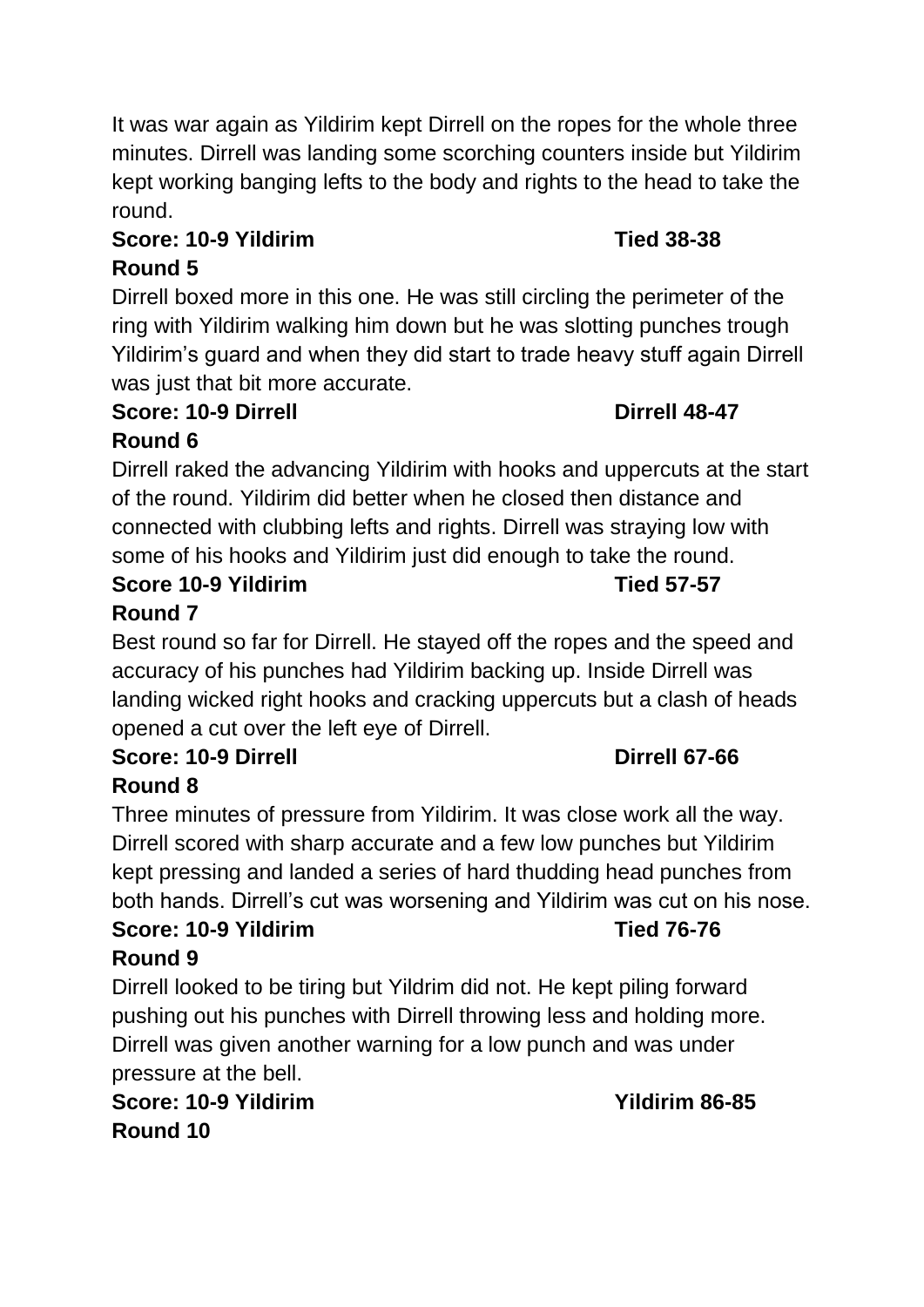Dirrell danced and boxed his way in this one. He was not looking to trade but instead speared Yildirim from distance. When Yildirim rushed forward head down Dirrell side-stepped and mimicked being a matador to Yildirim's bull. With a minute to go in the round the referee stopped the action to let the doctor examine Dirrell's cut and the doctor recommended the fight be stopped. Yildirim climbed on the ropes to celebrate his victory only to be told it would be decided on the scorecards with the tenth round being scored.

## **Score: 10-9 Dirrell Tied 95-95**

**Official Scores: 96-94 twice for Dirrell and 98-92 for Yildirim.**

The 24-year-old "Dog" becomes WBC champion for the second time. When he held the title previously he lost it in his first defence against Badou Jack but he will be aiming to keep the title a bit longer this time. I guess Dirrell's dream fight would be against Saul Alvarez-dream on Andre. Yildirim showed considerable improvement from his losing effort against Chris Eubank Jr in an IBO title fight in 2017 and he looked to be the stronger man when this one was stopped so his team will push for a rematch.

### **James vs. Gonzalez**

Fighting in front of his home fans James gets inside the distance win and hopes to get into the welter mix and a place at the top table. Plenty of action in this one. James had a good opening round forcing Gonzalez onto the back foot and scoring to the body. The second was close with Gonzalez connecting with stiff jabs and a cut was opened under James' right eye. With Jones being 6'2" Gonzalez had to push forward and he had some success to the body in the third with James countering well. In the fourth and the fifth James had the better of the exchanges particularly with long rights. Gonzalez was down early in the sixth but it was due to their legs getting in a tangle and there was no count. Later in the round a right from James floored Gonzalez heavily. He beat the count and survived the remaining seconds but did not come out for the seventh round. Now 13 wins by KO/TKO for James. After a run of good wins James lost a unanimous decision to Yordenis Ugas in 2016. He has rebuilt well with six wins including victories over Ionut Dan Ion, Diego Chaves and Abel Ramos and is No 3 with the WBA. Colombian Gonzalez was 19-0-1 against very modest opposition but after losing in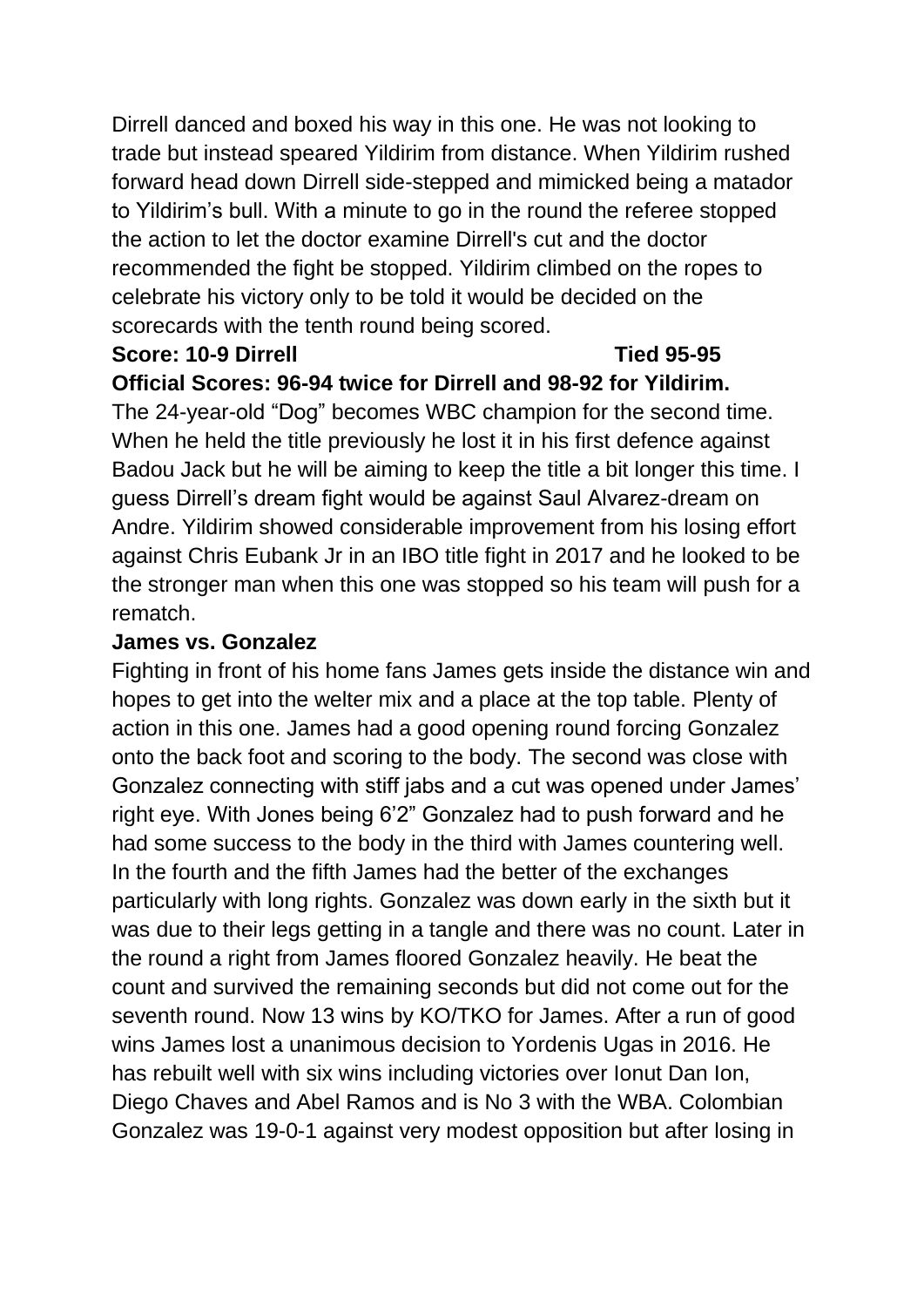his last fight against Russian Radzhab Butaev in November 2017 that is two defeats in a row.

### **Rosario vs. Hernandez**

When these two clashed a year ago it was over six rounds and ended in a split draw. This time Dominican Rosario made sure the judges were not needed. The fight was close to the end with Rosario's power the deciding factor. After a close first round they began to trade heavy punches in the second with Hernandez doing most of the scoring. A low punch in the third saw Hernandez get some recovery time and Rosario get a warning. The action continued hot over the next four rounds and it was hard to split them. Rosario's heavier punch saw Hernandez under pressure in the eighth. Rosario was dominating the ninth and floored Hernandez with a powerful left hook. Hernandez made it to his feet but a fierce attack from Rosario saw the referee step in and stop the fight. The 23-year-old Rosario suffered his only defeat when he was floored three times and stopped by Nathaniel Gallimore in 2017. He has rebounded in style with victories over Justin DeLoach and Jamontay Clark and is rated 11(10) by the IBF. Fresno's "Madman" Hernandez was 4-0-1 in his last 5 fights.

## **Perrella vs. Prescott**

Tall Floridian southpaw Perrella gets back into action with unanimous decision over regular loser Prescott. Scores 79-73 twice and 78-74. After defeat by Yordenis Ugas in September 2016 Perrella did not fight again until December 2017. In his sole fight last year he took a big step up by facing Luis Collazo but lost on a majority verdict. This is his first fight since that August loss and hopefully he will be more active. Prescott has now won only one of his last nine fights so looks a reliable loser.

## **Apochi vs. Ochieng**

Nigerian Apochi blows away another opponent as he makes progress under the radar. His second round stoppage of Kenyan Ochieng makes it seven inside the distance wins in seven outings all scored inside three rounds. At 5'11" and just over 200lbs the cruisers are where he should fight. The Houston-based 31-year-old is a former Captain of the Nigerian boxing team. He was twice runner-up at the All-African Championships and beat world rated Jai Opetaia at the 2014 Commonwealth Games on his way to a bronze medal. He also fought at the World Championships and was a member of the Mexican Guerreros team in the World Series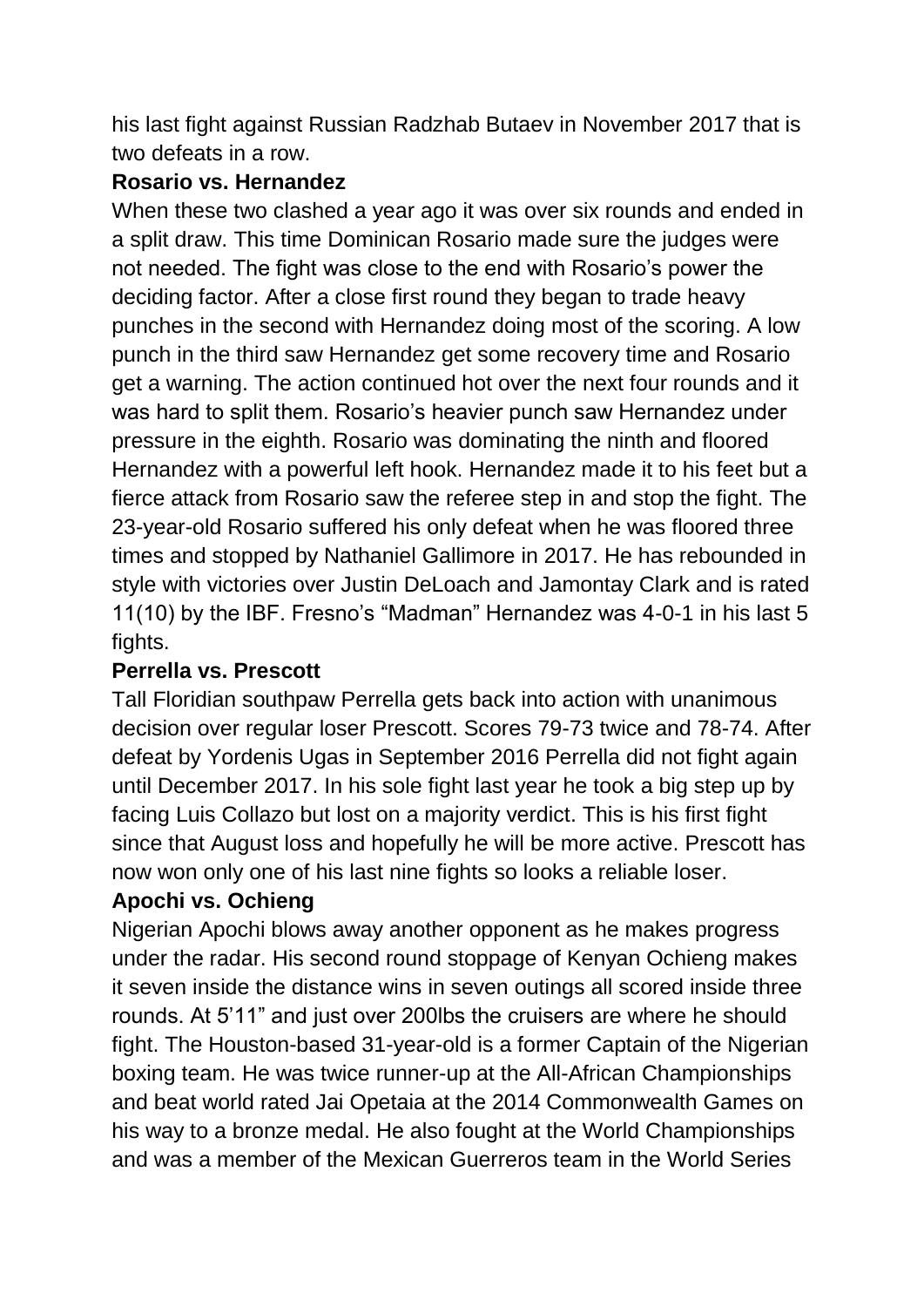of Boxing. At 31 time is not in his corner and he needs to face much better opposition before any judgment can be made on how far he can go. Ochieng, 42, suffers his sixth loss in a row.

## **February 22**

# **Melbourne, Australia: Light Heavy: Blake Caparello (29-3-1) W PTS 10 Reagan Dessaix (16-2). Super Welter: Joel Camilleri (17-5-1) W RTD 5 Billy Limov (4-1-1).**

### **Caparello vs. Dessaix**

Caparello wins close unanimous decision over younger Dessaix. Caparello took the fight to Dessaix in the opening round getting past the guard of the 6'3" from Brisbane. Dessaix had a better second as he started to settle into the fight but Caparello was finding the range with his southpaw lefts in the third. Dessaix swung the fight back his way with a good fourth and finished the fifth with a strong attack. Dessaix looked to have outworked Caparello in the sixth. The seventh was a close round but Dessaix appeared to have done enough to take the eighth, After that Dessaix, who had not gone ten rounds before, seemed to tire allowing Caparello to edge in front but it was very close. Score 97-93 twice and 96-94 all for Caparello. He lifts Dessaix's WBA Oceania title but for the Australian No 1 the win was everything as a loss here would have probably signalled the end of the 32-yerar-old former WBO title challenger's hopes of any more big fights. Dessaix, 22, will recover quickly from this and looks a very good bet for the future

### **Camilleri vs. Limov**

Camilleri lifts the vacant Australian title with victory over novice Limov. Camilleri put Limov down in the first and Limov only just made it to the bell. Camilleri continued to connect with heavy punches in the second, third and fourth with Limov taking the punishment and trying to fight back. Camilleri floored Limov again in the fifth and at the end of the round Limov's team pulled him out of the fight. Camilleri goes to 8-1-1 in his last 10 fights and has eight wins by KO/TKO. New Zealand-born Queensland State champion Limov never really got into the fight after the first round knockdown.

# **Budakalasz, Hungary: Cruiser: Imre Szello (23-0) W KO 2 Denis Simcic (32-4-1). Super Welter: Roman Zakirov (9-0) W PTS 10 Daniel**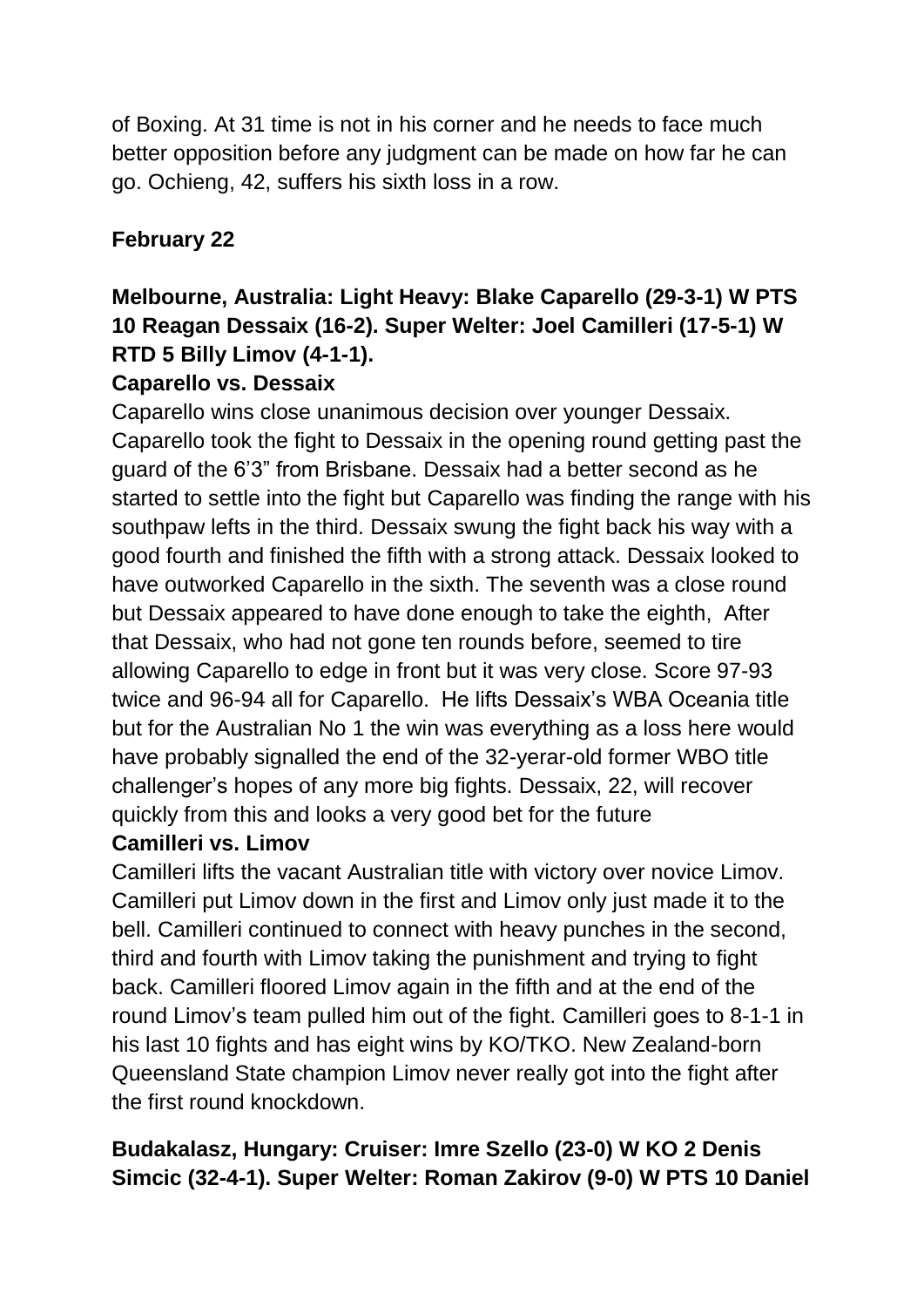## **Vega Cota (13-3-1). Super Middle: Mate Kiss (14-0-2 ) W KO 2 Hussein Itaba (5-3-2). Light Heavy: Oscar Ahlin (17-2) W TKO 4 Beka Mukhulishvili (6-5).**

### **Szello vs. Simcic**

In the first show of the year in Hungary Szello brushes aside an out of condition Simcic inside two rounds. Szello was looking to end this early and handled Simcic's attempts to attack easily and then put Simcic down and out just a few seconds before the bell at the end of the second round. The 35-year-old "Imo" has scored six inside the distance wins in his last seven fights and despite never facing a rated opponent is No 2 with the WBO. Szello was a great amateur but to put him above fighters such Murat Gassiev, Mairis Breidis, Yuniel Dorticos and Andrew Tabiti is ridiculous- but then the WBO No 1 is 48-year-old Firat Arslan! Szello is No 12 in the EBU ratings. Slovenian Simcic, 37, had just one fight in 2015, one in 2016 was inactive in 2017 and had just one fight in 2018 beating a guy with 86 losses so no risk being taken here.

### **Zakirov vs. Cota**

Russian boxer Zakirov wins the vacant IBO International title with unanimous verdict over southpaw Cota. This was an entertaining fight and although Zakirov was stronger, more accurate in his work and a clear winner Cota was always competitive until he tired but always second best. Scores 99-91 twice and 98-92 for Zakirov. First ten round fight and first title for the Azeri-based 22-year-old. Mexican Cota was having his first fight outside Mexico and also his first ten rounder.

### **Kiss vs. Itaba**

Kiss dismantles Tanzanian novice Itaba in two rounds. Kiss was able to walk though the 6'1" Itaba and he floored the African late in the first before putting him down and out half way through the second. The 25 year-old Hungarian has ten wins by KO/TKO but this was an abysmal mismatch. Third loss by KO/TKO for poor Itaba

## **Ahlin vs. Mukhulishvili**

Swedish "Golden Boy" Ahlin gets his fourth win on the bounce by KO/TKO with stoppage of Georgian Mukhulishvili. Unexpected losses to Bernard Donfack and Patrick Mendy have taken the shine off the "Golden Boy" image but he is trying to regroup. Fourth loss in a row for Mukhulishvili and his first inside the distance defeat.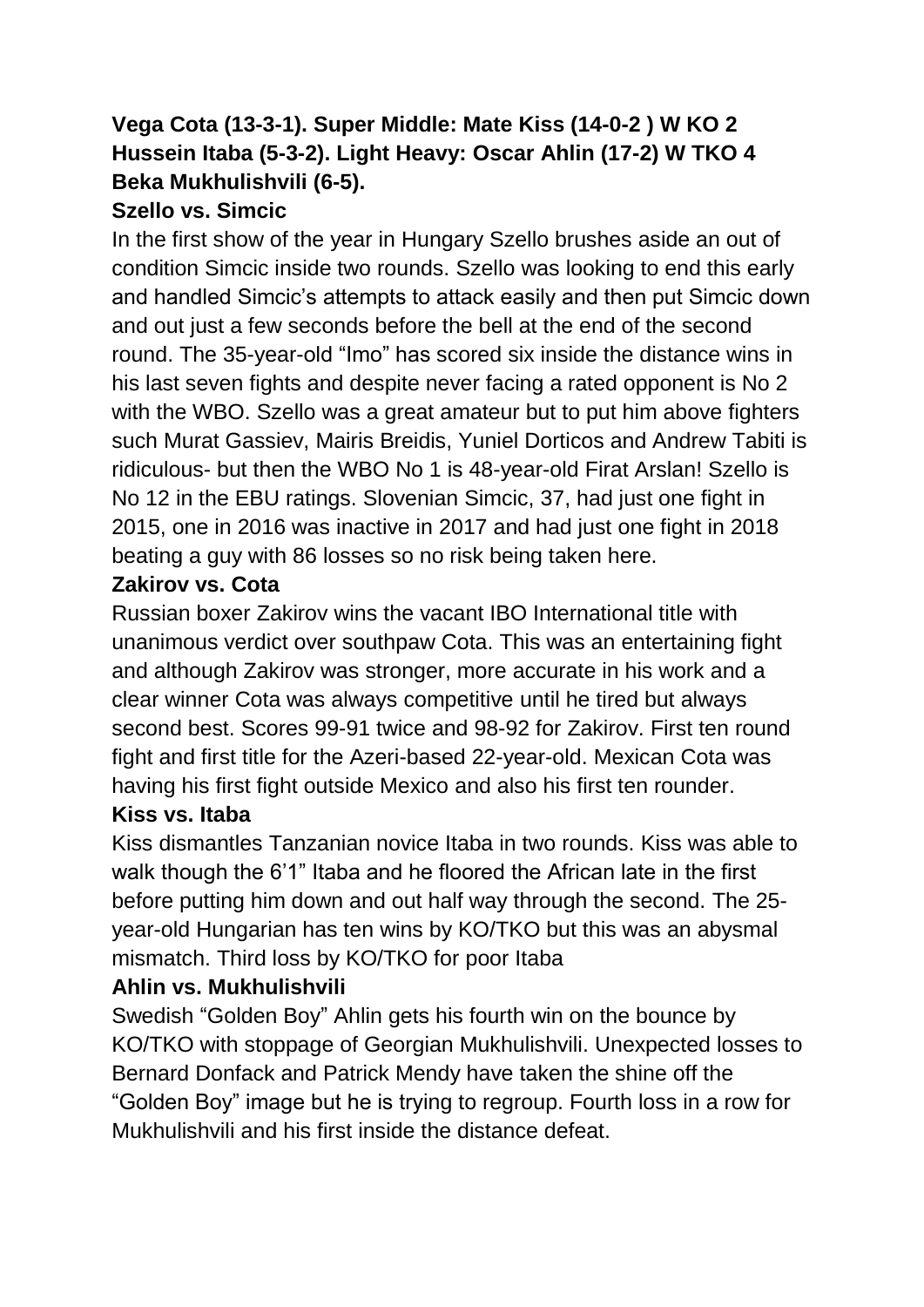**Ekaterinburg, Russia: Light: Zaur Abdullaev (11-0) W TKO 10 Humberto Martinez (33-9-2). Heavy: Evgeny Romanov (12-0) W KO 1 Dillon Carman (14-4). Super Feather: Muhammadkhuja Yaqubov (13-0) W PTS 10 Emanuel Lopez (29-10-1). Super Welter: Magomed Kurbanov (17-0) W PTS 10 Damian Bonelli (23-6).Cruiser: Evgeny Tischenko (4-0) W PTS 8 Jose Ulrich (17-3,1ND).**

### **Abdullaev vs. Martinez**

Abdullaev gets late stoppage win against Martinez. Abdullaev was tracking the smaller Martinez around the ring in the first and put the Colombian down with a left hook to the body. Martinez made it to his feet just as the bell went. Abdullaev has an unusual humped style and is not a fast mover but has quick hands and good power. He continued stalking Martinez throughout the fight and did a good job of cutting the ring down and landed some hard straight rights. Martinez kept moving and was most effective when diving forward with hooks to the body. Abdullaev came close to finishing Martinez when he floored him with double left hooks in the fourth and then rocked him with a big combination later in the round. Over the second half of the fight Martinez stood and traded. Abdullaev was scoring with stiff jabs and long rights but Martinez took the punches and kept firing hooks. They stood toe-totoe late in the seventh just punching away but Martinez had to absorb lots of punishment in the eighth and ninth. The exchanges were fairly even in the tenth until a series of uppercuts had Martinez shaky and a big right put him down. He beat the count and as Abdullaev bombarded him with punches Martinez looked shaky but just as he was punching back the referee stepped in and stopped the fight. The 24-year-old Russian scored a good win in outpointing Hank Lundy and this is his seventh win by KO/TKO. Martinez was 6-0-1 in his last 7 but against substandard opponents.

### **Romanov vs. Carman**

Romanov flattens "Big Country Carman in just 110 seconds. The 6'5" Carman towered over 6-0" tall Romanov but was forced to the ropes by rights to the head. He moved forward off the ropes but Romanov drove him back and then connected with a right and a left hook and Carman dropped to the floor on his hands and knees and was counted out. The 33-year-old Romanov gets his fifth inside the distance win in a row. In the amateurs after settling for three silver medals in consecutive Russian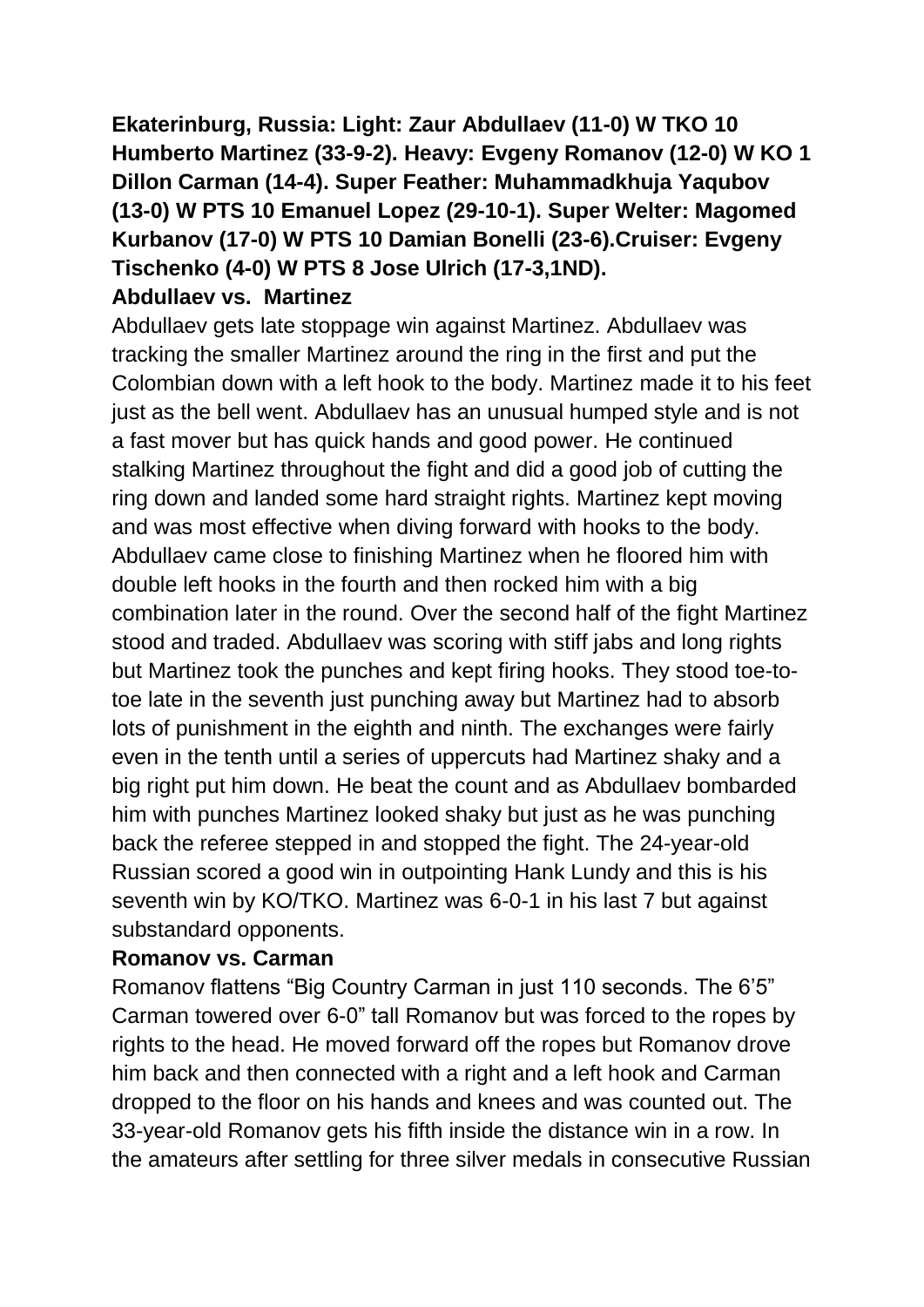Championships he finally won the national title in 2009. In the third round of a Russia vs. USA meeting in February 2008 he landed a big right which saw Deontay Wilder staggering badly forcing an eight count and then floored Wilder with another right. Wilder made it to his feet but was unsteady and the fight was stopped. That was a powerful Russian team with Artur Beterbiev and Sergey Kovalev both fighting at 81kgs and Rakhim Chakhkiev at 91kgs. Not surprisingly Russia won the match 8-2. Romanov was consistently by-passed for the big International Tournaments so retired from boxing in 2010 to work in local sports administration but returned to boxing in 2016 and turned professional. Former Canadian champion Carman scored a big domestic win last October when he knocked out unbeaten Simon Kean. All four of his losses have come inside the distance.

### **Yaqubov vs. Lopez**

Yaqubov outboxes Mexican Lopez in a fast-paced bout. The Tajik southpaw was quicker and more mobile than Lopez and was already finding the target with straight lefts in the first round. Lopez was looking to draw Yaqubov's lead and counter but he was waiting too long. Yaqubov continued to find the range with his lefts and worked the body well. Lopez was plodding forward but Yaqubov was too quick, too slick and too accurate for the visitor. He was rattling off combinations and moving too quickly for Lopez to counter. Lopez had some success coming forward in the fifth but as the fight progressed Yaqubov was beginning to put together precise and accurate five/six punch combinations and was outclassing the experienced Lopez. Yaqubov slowed a bit in the eighth and ninth but was still moving changing angles and doing the scoring speeding around Lopez bombarding him with rapid-fire fists in the last. Scores 100-90 for Yaqubov from the three judges. He was making the first defence of his WBC International title. Still only 23 he has tremendous skill, quick feet and flashing hands and outclassed the former interim WBA super feather champion. He looks certain to break into the world ratings this year. Lopez looked shop-worn and is now 2-4 in his last six fights.

### **Kurbanov vs. Bonelli**

Kurbanov just had too much power for Bonelli. He scored a first round knockdown and pressed hard all the way. Bonelli found plenty of gaps for counters but he is not enough of a puncher to threaten Kurbanov. A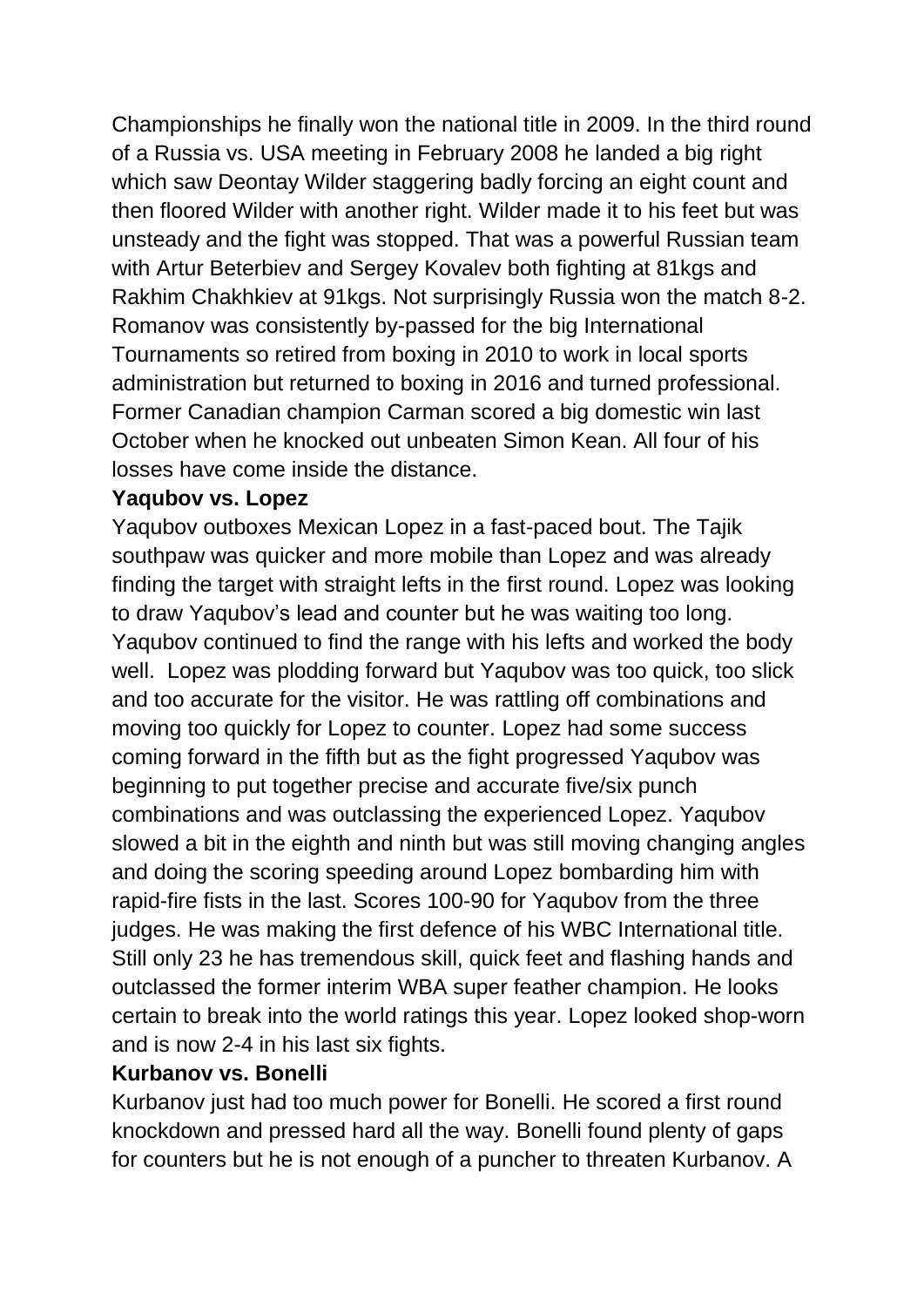left hook in the third had Bonelli hurt and the Argentinian was spending more and more time covering up on the ropes. Bonelli had a good sixth forcing Kurbanov back with quick attacks but was rocked by a right in the seventh. Bonelli's holding and ducking tactics saw a frustrated Kurbanov throw the Argentinian to the canvas twice in the eighth. A series of head punches floored Bonelli just before the bell in the ninth and he was down again in the tenth but lasted the full distance. There is nothing pretty about the style of the Russian "Black Lion" the 23-year-old Kurbanov is powerful, he loads up on every punch and leaves big gaps in his defence. It has worked for him against some good level opposition but his No 3 rating with the IBF is difficult to defend. Bonelli, 40, did well to get off the floor a few times and last the full ten rounds but he has now lost five in a row.

### **Tischenko vs. Ulrich**

Former amateur star Tischenko gets some rounds under his belt as he wins every round against Argentinian Ulrich. With Tischenko at 6'5" and Ulrich at 5'11" it was not much of a spectacle and Tischenko disappointed in not ending this early and had to settle for dominating every round. The 27-yerar-old Russian southpaw swept the board as an amateur winning gold at the Olympics, World Championships, European Championships, European Under 23, European Youth and Russian Championships. Ulrich, the Argentinian No 6 lost on a split decision for the national title in May but that is now three losses in a row for him.

### **Cape Town, South Africa: Feather: Thembani Mbangatha (10-0) W**

**PTS 10 Doctor Ntsele (22-12-1).** A gutsy Mbangatha overcomes injury to outpoint experienced Ntsele and retain his WBFederation African title. The local fighter was boxing well behind his jab and looked on the way to a comfortable victory until he dislocated his shoulder. That stirred Ntsele into upping his pace and he made some inroads into Mbangatha's lead but not enough to turn the fight his way. Scores 97-93 twice and 99-91 for "Baby Jake" Mbangatha. This is the second time the South African No 6 Mbangatha has suffered a dislocation of this shoulder in a fight. Former South African flyweight champion Ntsele has also fought for titles at bantam and super bantam and in his last fight before this one he was just inside the super feather limit.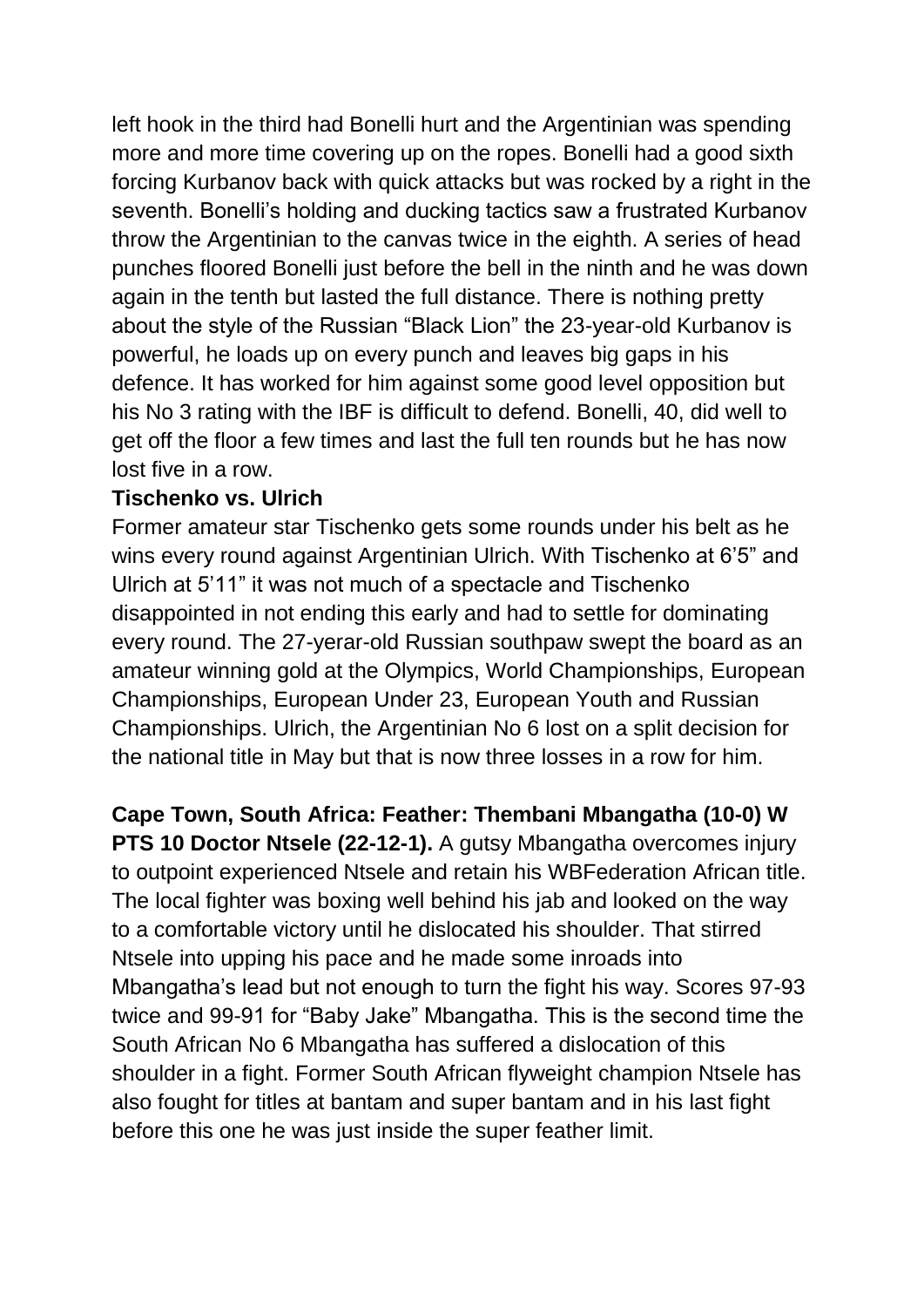**London, England: Welter: Freddy Kiwitt (15-2) W PTS 10 Paddy Gallagher (15-5).** In a close entertaining fight two knockdowns prove to be the deciding factor in Kiwitt's majority decision win over Belfast's Gallagher. The pattern of the fight saw Gallagher taking the fight to Kiwitt with the Liberian-born fighter boxing and countering. The rounds were close but just as Gallagher looked to be taking control in the fifth he was knocked down. The Belfast fighter battled back over the sixth and seventh and looked to have clawed back the 10-8 fifth round. He was forcing the fight in the eighth but Kiwitt was boxing well and the fight seemed to be put out of Gallagher's reach when he suffered a flash knockdown late in the round. Gallagher stormed forward in the ninth and tenth but Kiwitt stayed strong and countered well but it was close. Scores 96-94 and 95-93 for Kiwitt and 95-95. British-based Kiwitt wins the vacant WBO European title. His two losses have been to unbeaten fighters and he has won his last three fights. Gallagher had won 5 of his last 6 fights with the loss being a split decision against Brad Solomon in April last year in the WBC welterweight tournament that seems to have vanished without trace.

# **Kissimmee, FL, USA: Super Light: Yomar Alamo (16-0) W PTS 10 Manuel Mendez (16-5-3). Middle: Carlos Monroe (12-0) W TKO 1 Jonathan Tavira (17-7). Bantam: Antonio Vargas (10-0) W TKO 2 Lucas Baez (34-18-5).**

### **Alamo vs. Mendez**

Puerto Rican Alamo boxes his way to wide unanimous verdict over Mendez. Alamo won this one on the back foot. Mendez marched forward behind a high guard looking to hook to the body. Alamo stuck to the perimeter of the ring constantly moving. He speared the advancing Mendez with jabs and connected with hooks and uppercuts and moved again before Mendez could land anything. Alamo rocked Mendez with a right in the second but could not capitalise on that. A frustrated Mendez was throwing wild shots with Alamo having no trouble dodging them and making Mendez pay with counters. Mendez pressed all the way but never came close to catching Alamo with a punch of consequence as Alamo cruised to victory. Scores 99-91 twice and 100-90 for Alamo who wins the vacant WBO NABO title. Third defeat in a row for Mendez. **Monroe vs. Taviro**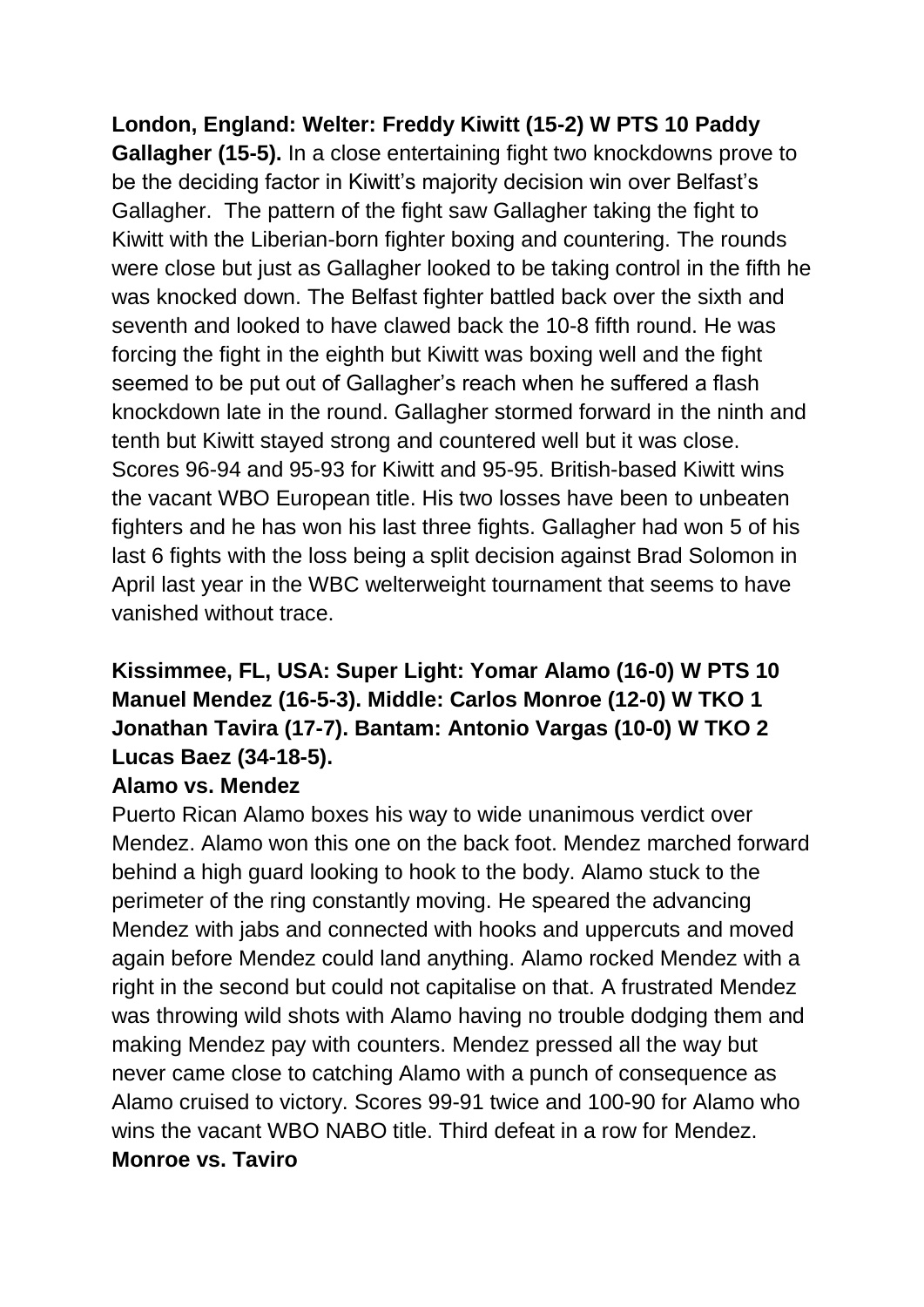Monroe dismantles Travis inside a round. This one lasted just 91 seconds and gives 24-year-old Monroe his ninth win by KO/TKO Mexican southpaw Taviro suffers his third inside the distance defeat in a row against unbeaten opposition with combined records of 47-0.

### **Vargas vs. Baez**

Vargas blows away Argentinian Baez inside two rounds. The former Olympian was much too good for Baez. Vargas put Baez down for the first time with a precise right uppercut and the second knockdown came as Vargas took a step back to dodge a couple of jabs from Baez and threw a straight right to the chin that floored Baez. He made it to his feet but wobbled and the referee stopped the fight. The 22-year-old Vargas, born in Houston of mixed Puerto Rican and Mexican heritage, gets his fourth win by KO/TKO. In 2015 he was voted US Elite Male Boxer of the Year after winning the US National championships, the National Golden Gloves and a gold medal at the Pan American Games but did not medal at the 2016 Olympics. Florida-based Baez drops to nine losses by KO/TKO.

**Huntington, NY, USA: Cruiser: Joel Tambwe Djeko (15-2-1) W PTS 10 Simone Federici (14-2-1)** Belgian "Big Joe" Djeko wins decision over Italian Federici. With "Big Joe" being just that the tactics were easy to predict. Federici had to pile forward usually leading with a right aiming for Djeko's head but too often falling short of the towering Djeko's chin. When he did get inside Federici pumped away with hooks and uppercuts. Djeko did not want to fight inside so was holding and smothering Federici's attacks. At distance Djeko was scoring with strong jabs and punishing hooks and was a good winner. Scores 97-93 twice and 99-91 for Djeko who gets his sixth win on the trot. Former undefeated Italian champion "Tyson" Federici was 7-0-1 going into this one.

## **February 23**

**Tijuana, Mexico: Welter: Humberto Soto (69-9-2,1ND) W PTS 12 Brandon Rios (35-5-1). Bantam: Joel Cordova (8-4-2) W PTS 10 Jose Quirino (20-3-3). Light: Hector Tanajara (17-0) W TEC DEC 4 Ivan Delgado (13-2-2). Fly: Joselito Velasquez (8-0) W TKO 7 Kevin**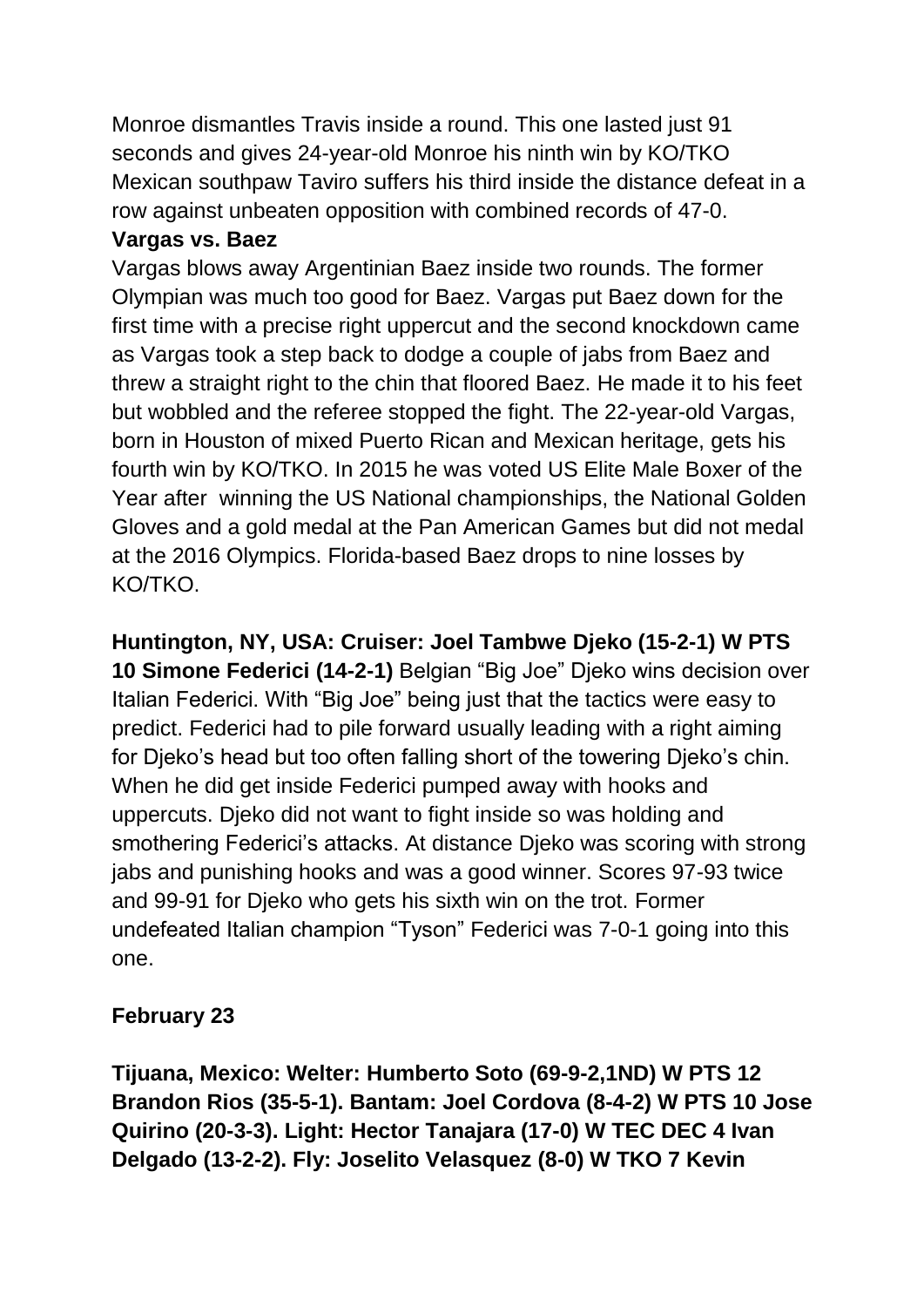# **Villanueva (10-2-3). Middle: Diego Pacheco (2-0) W PTS 4 Alberto Aguilar**

### Soto vs. Rios

Soto gives Rios a boxing lesson on the way to a convincing victory. Brilliant start by Soto. Rios was moving forward with jabs and hooks. Soto kept moving around Rios and then scoring with blazing combinations with fists too quick for Rios to block. Rios continued to force the fight looking to trap Soto on the ropes and work him over with hooks and uppercuts. Sometimes that worked but Rios was wide open and Soto was able to land heavily as Rios walked in. Even when Rios managed to take Soto to the ropes Soto would twist away and put Rios on the ropes and then rake Rios with a bunch of rapid combinations. Rios only had one pace and one plan so he kept rumbling onto Soto's punches aiming to get close enough to do some work of his own but Soto was only staying still long enough to rattle Rios with his punches and then moving leaving Rios to follow behind. Rios had some success over the second half of the fight as the pace caught up with the 38-yearold Soto but he was never able to pin Soto down long enough to get any sort of toe-hold in the fight and was out punched and outclassed by Soto. Scores 118-112 twice and 119-111 all for Soto. The former WBC super feather and light champion was considered to be semi-retired as he was inactive in 2017 and had not impressed in victories over two modest level fighters in 2018. He was tactically brilliant here so that may have given him the desire to try for one more title fight. Even if that does not happen he has had the pleasure of knowing that in beating Rios he is the first Mexican born fighter to defeat Rios after Rios had beaten all fifteen he had faced previously. Rios, 32, a former holder of the secondary WBA lightweight title, had a mixed 2018 being stopped in nine rounds by Danny Garcia but stopping Ramon Alvarez in November. No indication that he will do anything but continue his career but he was given a boxing lesson here.

## **Cordova vs. Quirino**

Minor upset as Cordova outpoints local favourite Quirino. These two had fought to a split draw in December and this one was also close with Cordova getting the split decision. This one was every bit as tight as after the early rounds went to southpaw Quirino Cordova dominated the middle rounds. Cordova forced the fight hard. Quirino was finding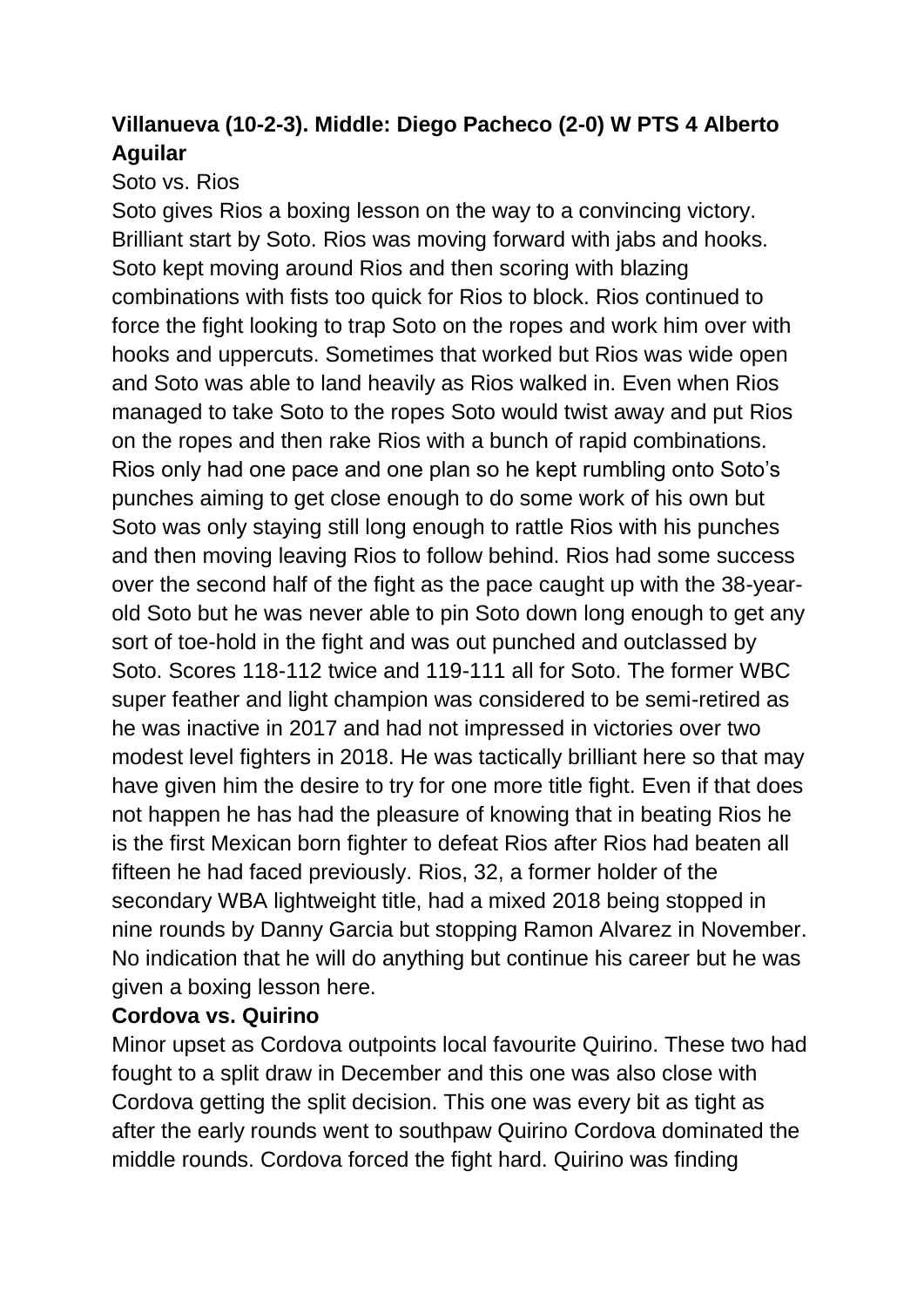himself pinned to the ropes and was bleeding from nose and mouth from Cordova's punches. Quirino tried to pull the fight his way late but just came up short. Scores 97-93 twice for Cordova and 96-94 for Quirino. Cordova fought above expectations and is now 2-0-2 in his last 4 fights. Quirino was unbeaten in his last 17 contests.

### **Tanajara vs. Delgado**

In a fight shortened due to a cut received by Tanajara he took the verdict on a technical decision. Tanajara dominated the first round with his jab. He used his longer reach to score and countered Delgado's advances with straight rights. In the second Tanajara stuck to the same tactics with Delgado forcing harder and occasionally getting inside. In the third a clash of heads saw Tanajara suffer a cut over his right eye. Delgado was getting into the fight more but Tanajara finished the round strongly. Tanajara kept the jab working in the fourth but his cut was ugly and worsening and at the end of the round the doctor recommended the fight be stopped so it was decided on the score cards. Scores 40-36 from the three judges for Tanajara. The unbeaten 22-year-old Texan wins the WBC United States title. He was coming off a career best win in December when he outpointed 36-2 Robert Manzanarez. Californian Delgado was 2-0-1 in his last three contests.

### **Velasquez vs. Villanueva**

Olympian Velasquez gets another inside the distance victory as he halts Villanueva in the fifth round. Velasquez bombarded Villanueva with hooks and uppercuts from the outset. He floored Villanueva in the third and had him in deep trouble in the fifth when the referee halted the fight. Now seven wins by KO/TKO for the 25-year-old "Hurricane" who won gold medals at the Pan American Games in 2011 and 2015 and competed at the 2016 Olympics. Villanueva, 18, was 8-0-1 going into this one bur gets his first inside the distance loss.

### **Pacheco vs. Aguilar**

A long way down the card and only a four round fight so why bother? Well Pacheco, who won 40-36 on the three cards, may be one for the future. Still just 17 the 6'4" Pacheco was a Silver Gloves National champion, USA Boxing Junior Open champion and has signed up with Matchroom.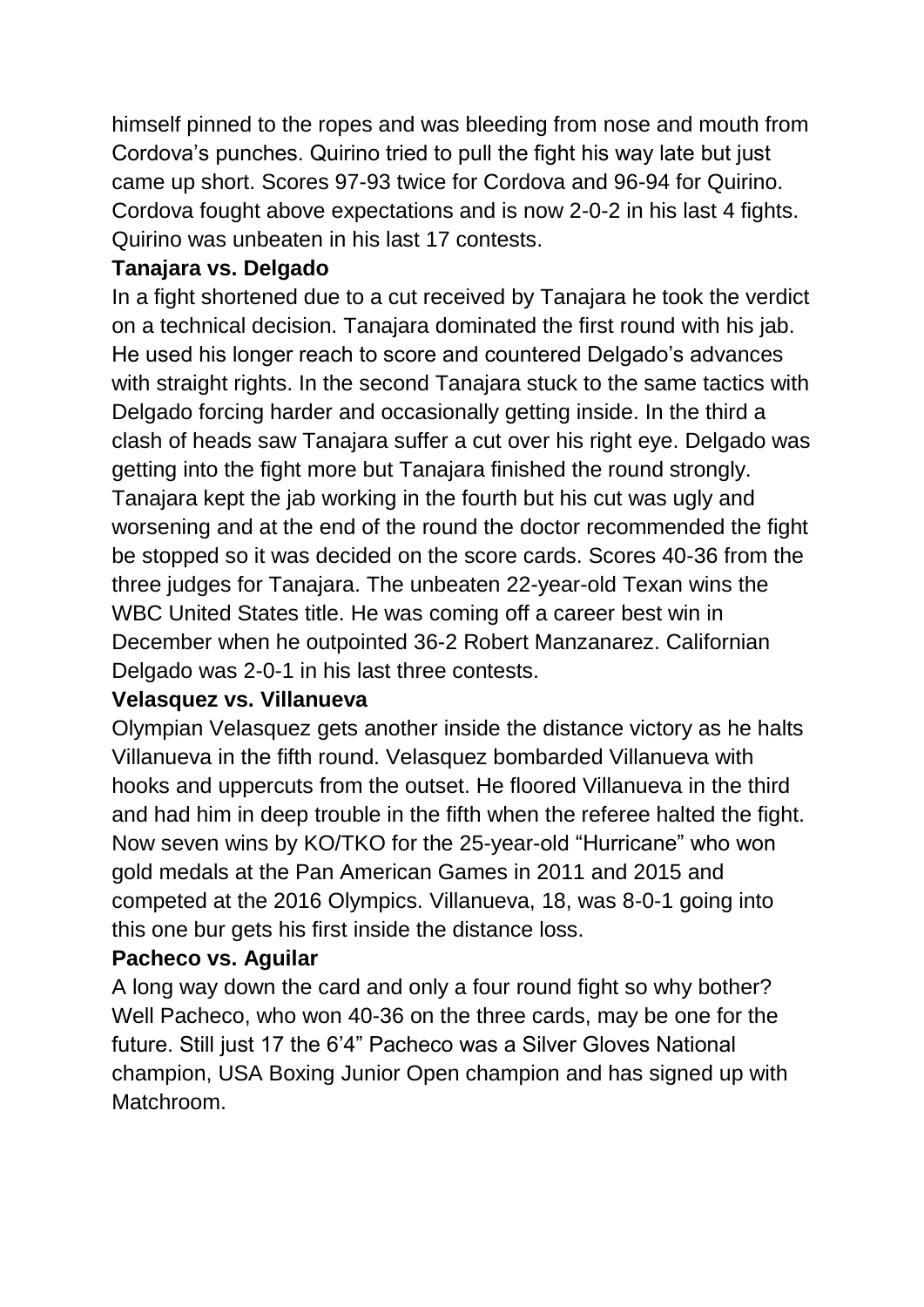**Alvarez, Argentina: Welter: Gustavo Vittori (22-4-1) W PTS 10 Walter Castillo (13-3).** Vittori collects the vacant WBC Latino Silver title with decision over Castillo. This was a fast-paced fight with "Little Dog" Vittorio the clear winner. These two went at it from the first bell, with no time spent studying their opponent. It became apparent quickly that southpaw Vittorio had the harder punch and better defence. Castillo had the edge in reach but that was never a factor and although he never backed away from the exchanges he lacked the power to hurt Vittoriowith his fists anyway. Castillo was warned about his bulling forward head first. He was deducted a point and it was Castillo himself who was cut in the clashes and ended a loser. Scores 100-89 for Vittorio from the judges. Vittorio was beaten inside the distance by Alex Saucedo and Mikkel LesPierre in the USA but since returning home has now scored two wins. Castillo also lost in an away fight lasting less than a round against Josh Kelly in Manchester in November.

**Cornwall, Canada: Light: Tony Luis (27-3) W TKO 8 Juan Jose Martinez (26-8).** Fighting in his home town Luis gets a stoppage win over a sliding Martinez. Luis outboxed and outscored Martinez until the referee had seen enough and stopped the uneven contest in the eighth of a ten round fight. The 31-year-old "Lightning" registered win No 8 since coming in as a late substitute and losing on points against Derry Mathews for the interim WBA title in 2015. Despite the run of wins Luis is unrated so may have to step up the quality of his opposition. Mexican Martinez was 19-1 when he started out but has won only one of his last seven fights but with Felix Verdejo, Alberto Machado and Andres Gutierrez in the list of his opponents he has had a tough ride.

# **Accra, Ghana: Light: Emmanuel Tagoe (30-1) W PTS 12 Vyacheslav Gusev (25-6). Super Middle: Bastie Samir (16=-0-1) W Raoul Lokossou (0-2).**

### **Tagoe vs. Gusev**

Having relinquished his IBO title Tagoe starts his search for another title with a win over Gusev. The little Russian made a busy start throwing plenty of jabs but he was mostly short with his punches against the longer reach of Tagoe. The local fighter was sharp with his jab and it was the controlling punch in the fight. Gusev continually took the fight to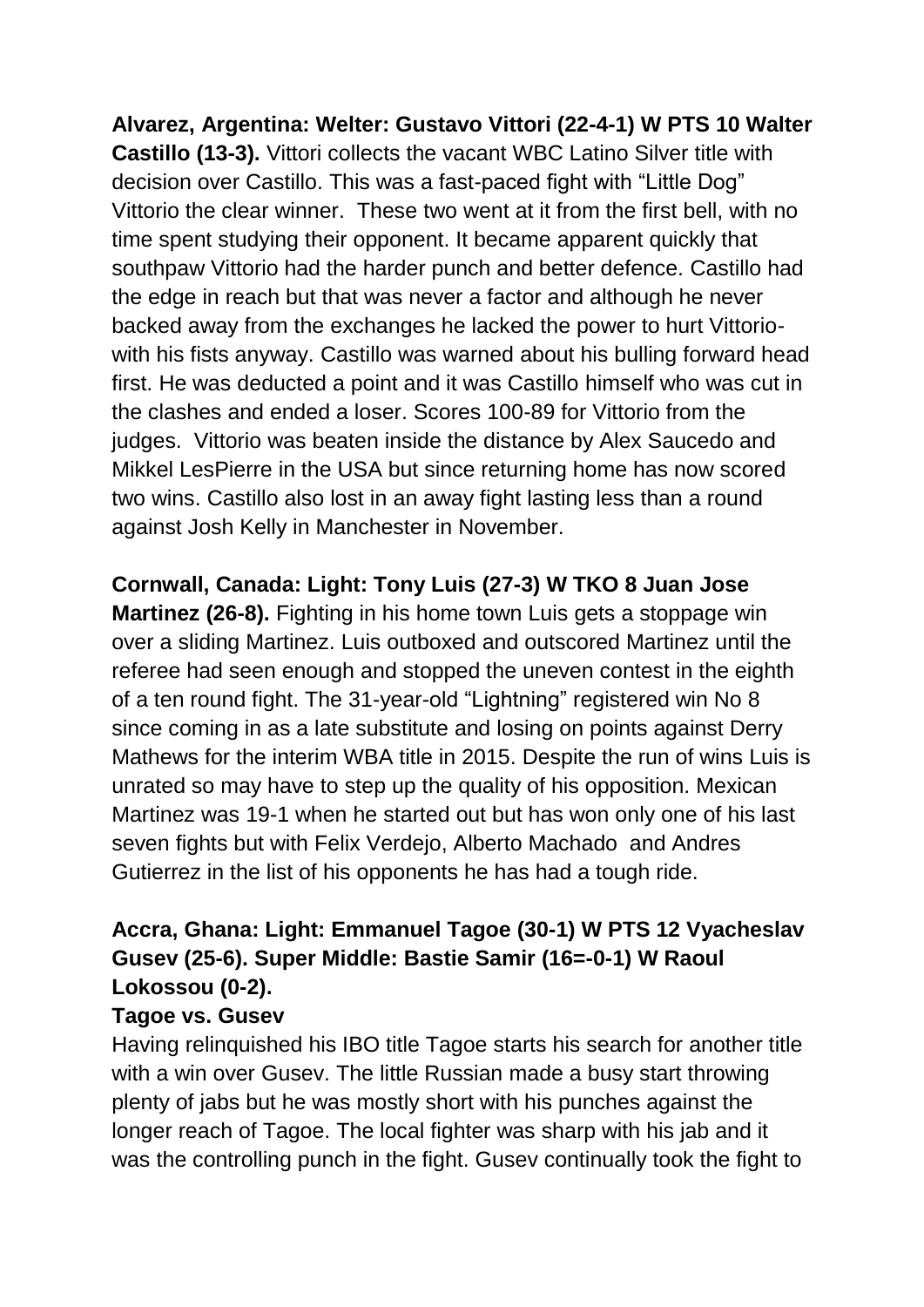Tagoe but if he did get past the jab then excellent if flashy defensive work from Tagoe blunted the Russian's attacks and Gusev lacked the power to hurt Tagoe. A quick right in the third knocked Gusev off balance and his gloves touched the canvas and he was given a count. Tagoe connected with some hard rights and left hooks trying to end the fight but Gusev was fighting back by the bell. Tagoe had too much speed, skill and reach for Gusev and for much of the fight was content to put on a show rather than press his attacks. Gusev never stopped trying to come forward but was outclassed. Scores 120-107, 119-108 and 118- 109 all for Tagoe. The 30-yerar-old former undefeated IBO champion wins the vacant IBF International title and will now campaign in the USA under Lou Dibella's banner. Tagoe has wins over former champions Mzonke Fana and Paulus Moses. He lost his first pro fight so has now won 30 in a row. Gusev did his best and keeps his record of never losing by KO/TKO.

### **Samir vs. Lokossou**

This was a disgrace to boxing. Samir is a good quality boxer with a punch and he was matched against a man who's only recorded fight was an inside the distance loss in 2004! Lokossou had only the most basic of techniques and every time he threw a punch he threw his whole body into it and when he missed he had thrown himself so far around he was facing the crowd. He tried to bundle Samir to the ropes but had no idea of what to do when he got there. Samir was throwing punches to the body and Lokossou took them. In the second round Lokossou was sent sprawling onto the canvas by a punch. After the count Samir threw a series of punches with a brutal left hook that crashed onto Lokossou's chin and sent him flying down with his head crashing on the canvas. The referee immediately waived the fight off and a motionless Lokossou was on the floor for almost five minutes. Samir, who turned pro in the USA gets his sixteenth win by KO/TKO. This is his first fight since stopping unbeaten Briamah Kamoko in October 2017.

**Managua, Nicaragua: Minimumweight: Byron Rojas (26-4-3,1ND) W PTS 8 Byron Castellon (13-13-3,1ND).** This was supposed to be a routine eight round win over a very modest fellow Nicaraguan. Castellon had already lost twice to Rojas but the last was a majority decision in 2017 so never accepted the loser's role. He constantly took the fight to